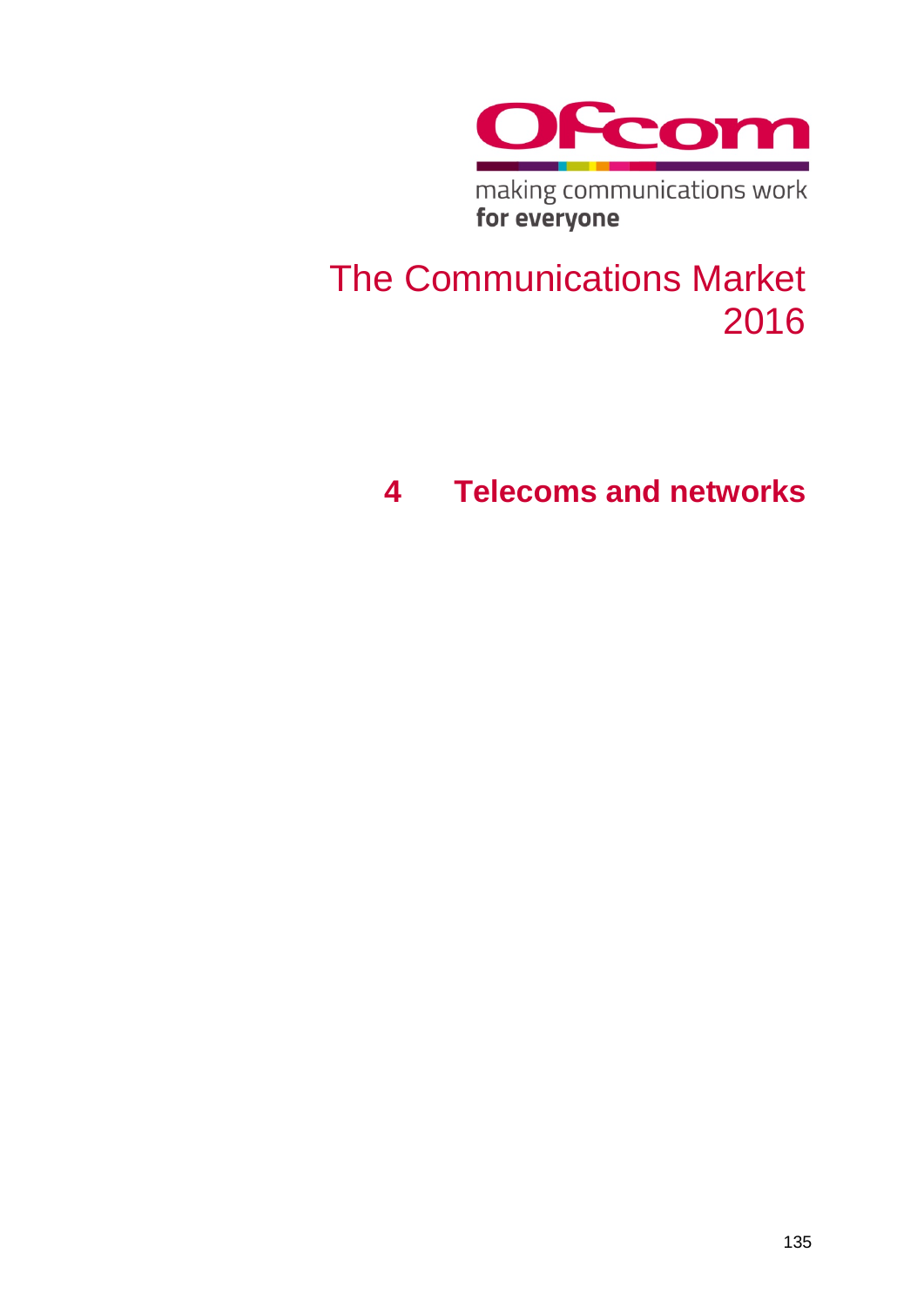# **Contents**

<span id="page-1-0"></span>

| 137                                           |
|-----------------------------------------------|
| 137<br>139                                    |
| 139                                           |
| 143                                           |
| 143<br>143<br>145<br>147<br>152<br>156<br>158 |
| 163                                           |
| 163<br>163<br>167<br>168<br>170               |
|                                               |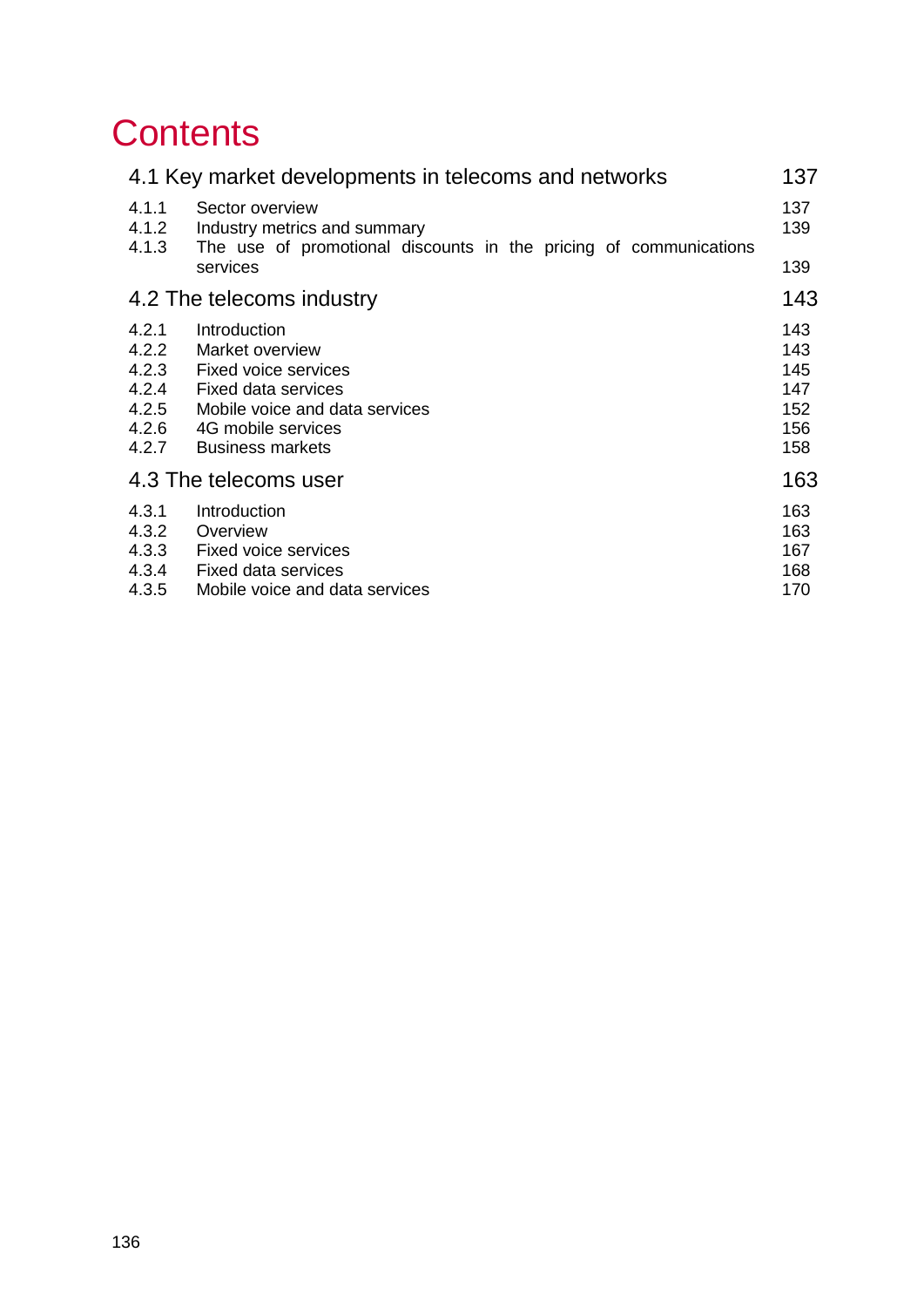# 4.1 Key market developments in telecoms and networks

# <span id="page-2-0"></span>**4.1.1 Sector overview**

Total UK telecoms revenue grew in 2015, up by £0.2bn (0.5%) to £37.5bn [\(Figure 4.1\)](#page-4-2). This was due to a £0.5bn (4.2%) increase in retail fixed revenue during the year, which resulted from a 12.6% rise in fixed internet revenues<sup>[50](#page-2-1)</sup> (up by £0.6bn to £5.1bn) and was partially offset by falls in other categories of revenue of between 0.4% (for retail mobile revenues) and 4.2% (for wholesale services). Revenue from corporate data services also continued to fall in 2015, declining by 1.0%, to £2.6bn.. Average monthly household spend on telecoms services increased by £2.52 (3.2%) to £82.17 in real terms in 2015. This represented 3.5% of total household spend, the same proportion as in 2014.

The total number of fixed voice lines decreased by 0.3 million (1.0%) to 33.2 million in 2015, while the total number of mobile subscriptions, including handset, dedicated mobile data and machine-to-machine (M2M) connections, increased by 1.6 million (1.8%) to 91.5 million during the year.

Fixed-to-mobile substitution in voice calls continued in 2015, when fixed voice call minutes fell by seven billion minutes  $(9.2%)$  to 74 billion minutes in 2015<sup>[51](#page-2-2)</sup> and mobile voice call minutes increased by five billion minutes (2.0%) to 143 billion minutes. Falling mobile voice prices are likely to have contributed to these trends, as well as the increasing prevalence of mobile tariffs offering unlimited voice minutes, and the convenience of smartphones. In February 2015, Ofcom varied the licences of the UK's four mobile networks to commit the operators to providing 90% geographic coverage for voice calls by the end of 2017[52](#page-2-3).

The total number of outgoing SMS and MMS messages continued to fall in 2015, down by eight billion messages (7.6%) to 101 billion messages, although this was a smaller fall than in either 2013 or 2014. While traditional mobile messaging volumes have declined over recent years, the use of instant messaging services as a substitute (in particular OTT services such as Facebook Messenger and WhatsApp) has increased. Our Digital Day research indicates that there has been substantial growth since 2014 in the number of people using instant messaging services. See section 1.4 for more information.

A key development in telecoms over the past decade has been the launch smartphones, and the accompanying growth in the use of mobile data services. This, as well as advancements in the capabilities of mobile devices and the launch of 4G services, has led to data usage increasing significantly. In the UK, the growth of 4G has been rapid; in Q4 2015 4G accounted for almost half of all mobile subscriptions (46%), and 4G take-up increased across all ages, genders and socio-economic groups in 2016. The availability of 4G mobile services has also increased, with the UK having 97.8% outdoor premises coverage by at least one operator in May 2016. The number of M2M connections has also been growing (up 7% to 6.7 million in 2015), as Internet of Things (IoT) devices begin to enter the market.

As technologies develop and become embedded, new uses and consumer behaviours emerge. We expect that the introduction of a new generation of network and device

<span id="page-2-1"></span>50 Including dial-up revenues

<span id="page-2-2"></span>*<sup>51</sup>* Fixed voice minutes shown here are likely to be understated as they do not fully capture the use of VoIP services

<span id="page-2-3"></span><sup>52</sup> <http://media.ofcom.org.uk/news/2015/mno-variations/>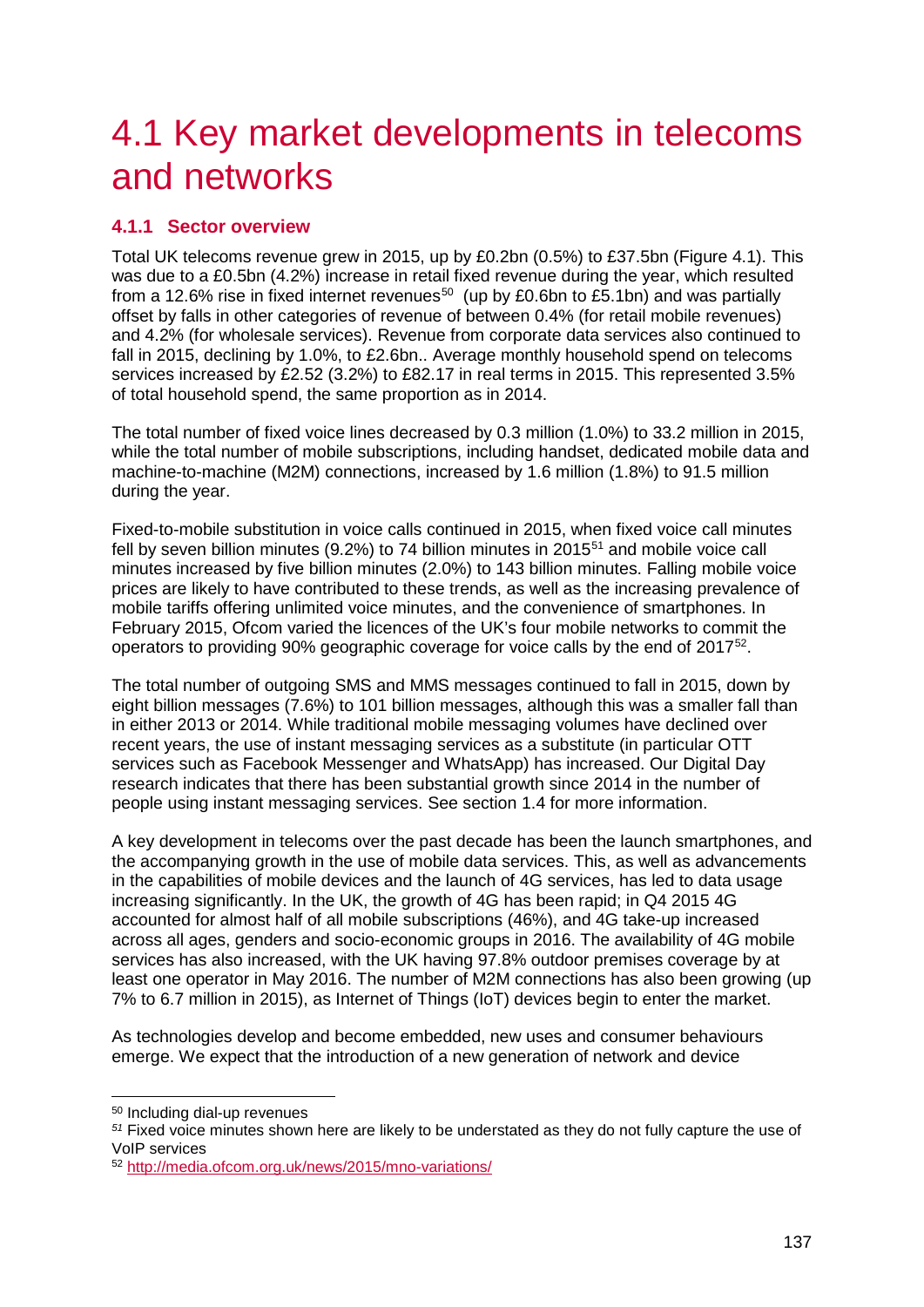technologies will lead to further changes in how we communicate and interact as a society. A report published by Nokia Bell Labs<sup>[53](#page-3-0)</sup> has predicted that by 2020 daily global demand for mobile data will be between 30 and 45 times that in 2015 (and in Western Europe usage will be 21 to 31 times 2005 levels). [54](#page-3-1)

The total number of fixed broadband connections increased by 0.9 million (3.9%) to 24.7 million in 2015, while the number of superfast broadband connections (i.e. connections providing actual speeds of at least 30Mbit/s) rose by 2.0 million (28.7%) to 9.2 million during the year, equivalent to 37.1% of all connections (a year-on-year increase of seven percentage points). This has led to average actual speed increases, from 22.8Mbit/s in November 2014 to 28.9Mbit/s in November 2015, and the increase in fixed broadband revenues noted previously.

There are a range of initiatives aimed at improving fixed broadband coverage overall. The Government recently announced plans to introduce a universal service obligation (USO) for broadband services.[55](#page-3-2) This USO would give everyone in the UK the right to request a broadband connection at their residence providing actual download speeds of 10Mbit/s. Ofcom believes that a connection speed of 10Mbit/s is required to deliver an acceptable broadband user experience for a typical household.

Fixed broadband technology is also advancing. For example, BT announced plans for the roll-out of G.fast technology (which can provide speeds of up to 330Mbit/s over fibre-to-thecabinet networks) and an increase in the footprint of its fibre-to-the-premise (FTTP) network (which can provide speeds of 1Gbit/s) to make 'ultrafast' broadband more widely available. Virgin Media announced investment of £3bn in early 2015[56](#page-3-3) to roll out FTTP and cable connections to areas previously not connected to its network, while BT announced investments of £6bn across Openreach and EE.[57](#page-3-4) Sky and TalkTalk have been trialling their 'ultra fibre-optic' service in York, offering speeds of more than 900Mbit/s over FTTP (which is also used to provide connections with headline speeds of 1Gbit/s by a number of 'alt-net' providers throughout the country.

These data are discussed in greater detail in the second and third sections of this chapter: *The Telecoms Industry* and *The Telecoms User*, which look at the telecoms sector from an industry and a consumer perspective respectively.

<span id="page-3-1"></span><sup>54</sup> Made up of Andorra, Austria, Belgium, Denmark, Finland, France, Germany, Greece, Iceland, Ireland, Italy, Liechtenstein, Luxembourg, Malta, Monaco, Netherlands, Norway, Portugal, San Marino, Spain, Sweden, Switzerland, United Kingdom

<span id="page-3-0"></span> <sup>53</sup> <https://pages.nokia.com/1503.bell-labs-mobility-report.html>

<span id="page-3-2"></span><sup>55</sup> [https://www.gov.uk/government/news/government-plans-to-make-sure-no-one-is-left-behind-on](https://www.gov.uk/government/news/government-plans-to-make-sure-no-one-is-left-behind-on-broadband-access)[broadband-access](https://www.gov.uk/government/news/government-plans-to-make-sure-no-one-is-left-behind-on-broadband-access)

<span id="page-3-3"></span><sup>56</sup> [http://about.virginmedia.com/press-release/9467/virgin-media-and-liberty-global-announce-largest](http://about.virginmedia.com/press-release/9467/virgin-media-and-liberty-global-announce-largest-investment-in-uks-internet-infrastructure-for-more-than-a-decade)[investment-in-uks-internet-infrastructure-for-more-than-a-decade](http://about.virginmedia.com/press-release/9467/virgin-media-and-liberty-global-announce-largest-investment-in-uks-internet-infrastructure-for-more-than-a-decade)

<span id="page-3-4"></span><sup>57</sup> [http://www.btplc.com/News/#/pressreleases/bt-to-invest-billions-more-on-fibre-4g-and-customer](http://www.btplc.com/News/#/pressreleases/bt-to-invest-billions-more-on-fibre-4g-and-customer-service-1394948)[service-1394948](http://www.btplc.com/News/#/pressreleases/bt-to-invest-billions-more-on-fibre-4g-and-customer-service-1394948)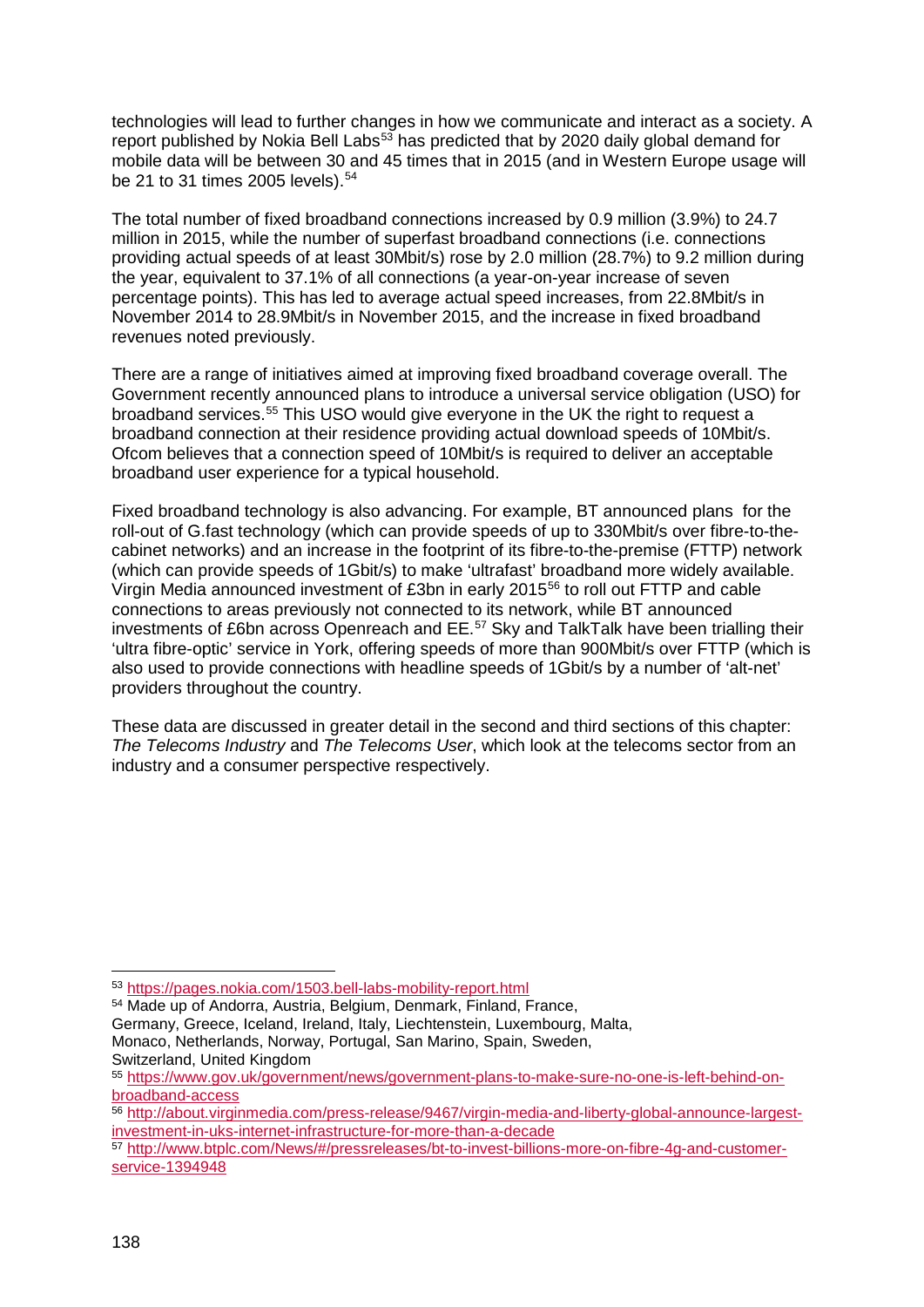# <span id="page-4-0"></span>**4.1.2 Industry metrics and summary**

<span id="page-4-2"></span>

| <b>Figure 4.1</b> | UK telecoms industry: key statistics |  |  |  |
|-------------------|--------------------------------------|--|--|--|
|-------------------|--------------------------------------|--|--|--|

| <b>UK Telecoms Industry</b>                                            | 2010  | 2011  | 2012  | 2013  | 2014  | 2015  |
|------------------------------------------------------------------------|-------|-------|-------|-------|-------|-------|
| Total operator-reported revenue (£bn)                                  | 40.6  | 39.5  | 39.4  | 38.2  | 37.3  | 37.5  |
| Operator-reported retail revenue (£bn)<br>(excl. CDS)                  | 27.8  | 27.9  | 28.3  | 28.1  | 28.2  | 28.7  |
| Operator-reported wholesale revenue<br>(Ebn)                           | 10.1  | 8.9   | 8.3   | 7.5   | 6.5   | 6.2   |
| Average monthly household telecoms<br>spend (£, 2015 prices)           | 86.06 | 84.13 | 83.16 | 80.43 | 79.65 | 82.17 |
|                                                                        |       |       |       |       |       |       |
| Fixed access and call revenue (£bn)                                    | 9.3   | 9.0   | 8.7   | 8.7   | 8.4   | 8.4   |
| Fixed internet revenue (£bn)                                           | 3.3   | 3.5   | 3.7   | 4.0   | 4.6   | 5.1   |
| <b>Fixed lines (millions)</b>                                          | 33.4  | 33.3  | 33.4  | 33.4  | 33.5  | 33.2  |
| Fixed broadband connections (millions)                                 | 19.6  | 20.7  | 21.8  | 22.8  | 23.7  | 24.7  |
| Superfast broadband connections<br>(≥30Mbit/s, millions)               | 0.2   | 1.0   | 3.1   | 5.3   | 7.1   | 9.2   |
| Fixed voice call minutes (billions)                                    | 123   | 111   | 102   | 93    | 82    | 74    |
| Average actual residential fixed<br>broadband download speeds (Mbit/s) | 6.2   | 7.6   | 12.0  | 17.8  | 22.8  | 28.9  |
| UK Superfast broadband premises<br>coverage (%)                        |       |       |       |       | 75    | 83    |
|                                                                        |       |       |       |       |       |       |
| Mobile retail revenues (£bn)                                           | 15.1  | 15.4  | 15.9  | 15.5  | 15.2  | 15.2  |
| Mobile voice call minutes (billions)                                   | 131   | 131   | 132   | 134   | 137   | 142.8 |
| SMS & MMS messages sent (billions)                                     | 129   | 150   | 151   | 129   | 110   | 101.3 |
| Mobile data volumes (PB)                                               |       |       |       | 283   | 533   | 873   |
| Active mobile subscribers (millions)                                   | 81.5  | 82.2  | 83.2  | 82.7  | 83.7  | 84.8  |
| 4G subscribers (millions)                                              |       |       |       | 2.7   | 23.6  | 39.5  |
| 4G UK outdoor premises coverage, by<br>at least one operator (%)       |       |       |       |       |       | 90.5  |
| M2M subscribers (millions)                                             | 3.2   | 4.1   | 5.0   | 5.7   | 6.3   | 6.7   |

#### *Source: Ofcom / operators*

*Notes: CDS refers to corporate data services; connection figures are at year-end; all revenue data excludes VAT and is in nominal terms except for average monthly household spend; fixed voice minutes shown here are likely to be understated as they do not fully capture the use of VoIP services.*

## <span id="page-4-1"></span>**4.1.3 The use of promotional discounts in the pricing of communications services**

An emerging trend in the pricing of dual- and triple-play communications services is the increasingly sophisticated use of promotional discounting to attract new customers and retain existing ones.

In the past three years, the difference between 'standard' and 'promoted' prices<sup>[58](#page-4-3)</sup> for dualand triple-play bundled services has increased, as operators have offered large discounts in order to attract new customers. In many cases, 'loyalty' or 'retention' discounts are also available to customers who renegotiate tariffs on completion of their minimum contractual term, or are looking to switch to a competing provider. In this section, we concentrate on

<span id="page-4-3"></span><sup>&</sup>lt;sup>58</sup> The standard price is the monthly 'list' price of the package excluding any discount offers, while promoted prices include all discounts and special offers.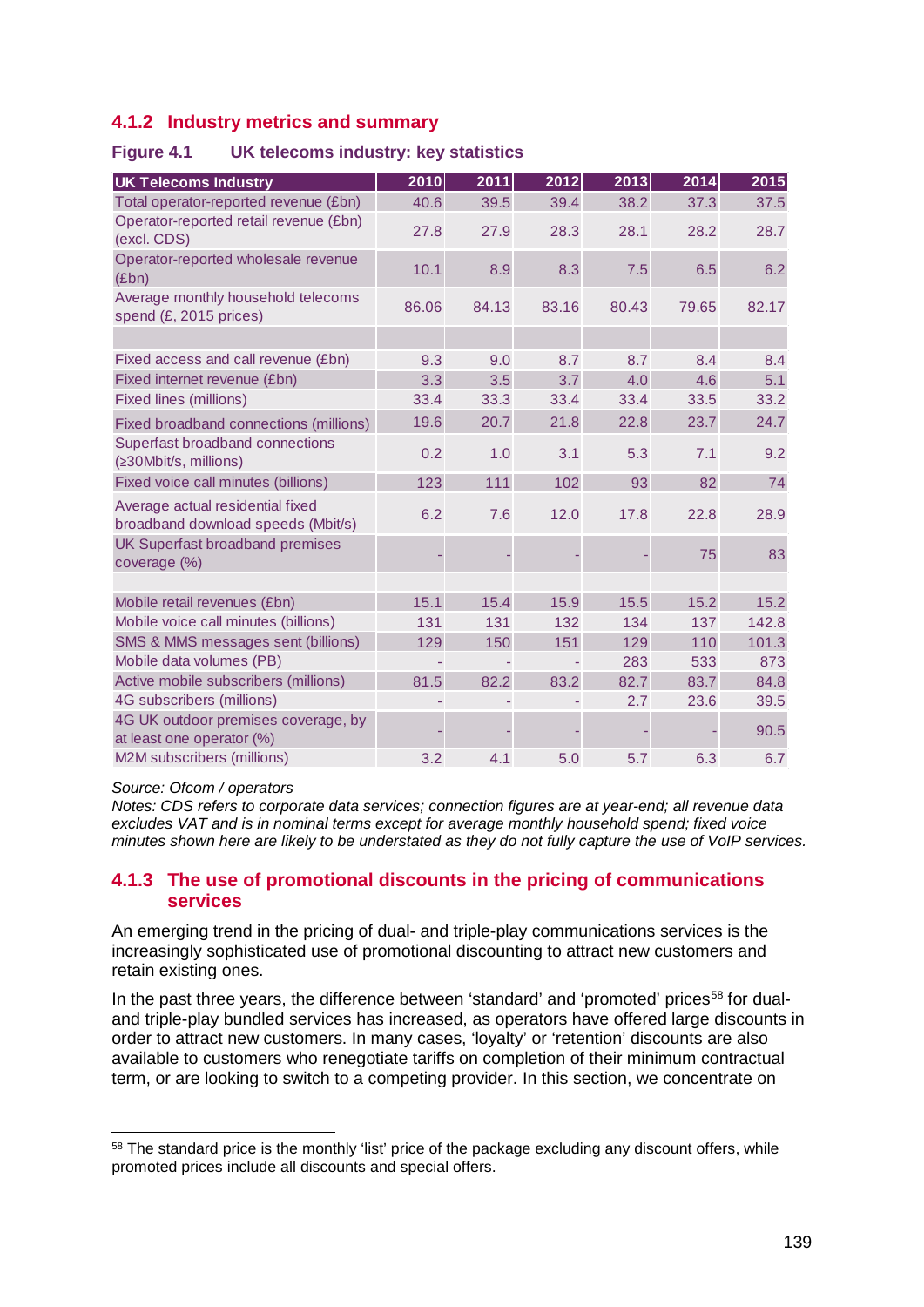discounts offered to new customers; we have limited visibility into loyalty/retention discounts, as these are typically tailored to individual customers, and are not promoted or advertised.

The type and value of promotional discounts varies by operator – some offer one-time shopping vouchers while others offer discounts on monthly subscription fees for a set number of months (or, increasingly, over the entire minimum contractual term).

Promotional discounts tend to target customers purchasing bundled services, with the discount most frequently applied to the overall bundle price or the fixed broadband or TV elements of the bundle. Based on figures from Ofcom's Technology Tracker, household adoption of bundled services has increased; in 2016, 68% of households subscribed to bundled services, an eight percentage point increase compared to three years previously.

In contrast, fixed voice prices are rarely discounted in this way, and while almost all bundles that include fixed broadband and pay-TV offer promotional discounts to new subscribers, few such offers are available to consumers buying fixed voice services on a stand-alone basis. Nevertheless, certain other forms of discount are available such as line rental saver prepayment tariffs.

With promotional discounting, providers can increase standard prices while keeping the price of the plan low to attract new customers. Promotions incentivise new consumers and those shopping around to switch provider, however, they also mean that consumers who are unengaged and do not switch provider or renegotiate prices after their minimum contractual period (i.e. out-of-contract customers) may end up paying more each month than those who are within their contract term.

Some recent examples of different service plans that highlight the trend of promotional discounts aimed at new customers include BT's Unlimited ADSL broadband plan: this has a standard price of £38.99 per month (£20 headline price plus £18.99 line rental<sup>59</sup>) in July 2016 but new customers receive a £7 per month promotional discount during the entire minimum contractual term, paying an effective price of £31.99 per month.

Similarly, in July 2016 TalkTalk's SimplyBroadband<sup>[60](#page-5-1)</sup> package has a standard price of £25.20 (£7.50 headline price plus £17.70 line rental) but new customers pay a discounted price of £21.45 per month during the entire minimum contractual term. During the same time, Sky's customers of BB Unlimited<sup>61</sup> package pay £22.40 per month for the entire minimum contractual term, a discount of 18%, after which the standard price increases to £27.40. Further, Virgin Media's SuperFibre 50 and calls<sup>[62](#page-5-3)</sup> package costs £36.99 in July 2016, but new customers pay £31.74 per month during the minimum contract period, a discount of 14%.

<span id="page-5-0"></span><sup>59</sup> Prices for BT Unlimited Broadband with weekend calls as on 19 July 2016 from Pure Pricing UK Broadband Update, July 2016

<span id="page-5-1"></span><sup>&</sup>lt;sup>60</sup> Prices for TalkTalk's SimplyBroadband from Pure Pricing UK Broadband Update, July 2016

<span id="page-5-2"></span><sup>61</sup> Prices for Sky's BB Unlimited + Free Weekend Calls from Pure Pricing UK Broadband Update, July 2016

<span id="page-5-3"></span><sup>&</sup>lt;sup>62</sup> Prices for Virgin Media's SuperFibre 50 and calls from Pure Pricing UK Broadband Update, July 2016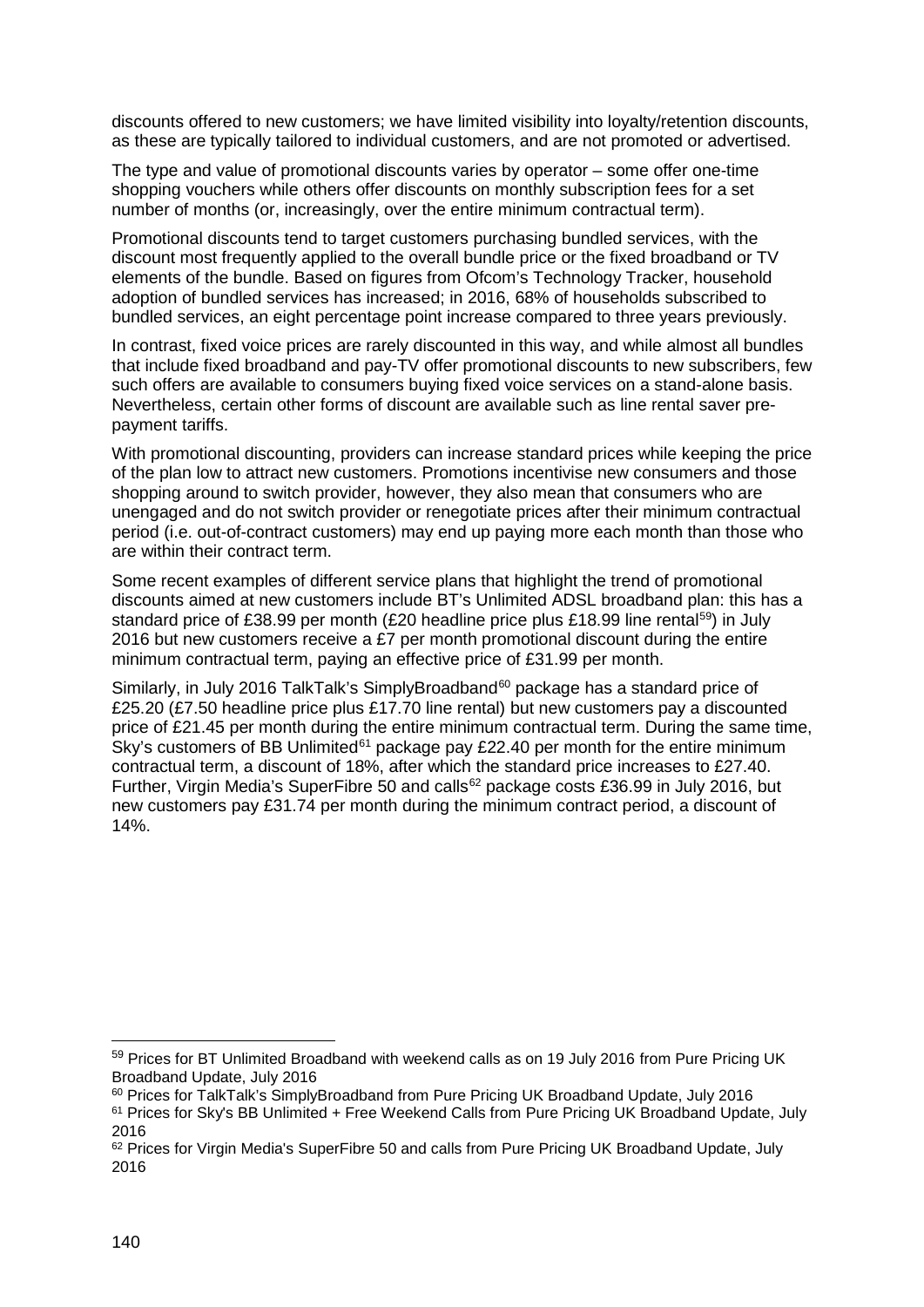## **Figure 4.2 Examples of different promotional tariffs from BT, Sky, Virgin Media and TalkTalk for July 2016**

| <b>Service</b> |                                                         | Tariff per month $(E)$ | Discount received by                  |       |
|----------------|---------------------------------------------------------|------------------------|---------------------------------------|-------|
| provider       | <b>Plan</b>                                             | <b>Standard</b>        | Including promotion new customers (%) |       |
| BT             | Unlimited ADSL broadband +<br><b>Free Weekend Calls</b> | 38.99                  | 31.99                                 | 18.0% |
| <b>Sky</b>     | <b>Sky BB Unlimited</b>                                 | 27.40                  | 22.40                                 | 18.2% |
| TalkTalk       | SimplyBroadband                                         | 25.20                  | 21.45                                 | 14.9% |
| Virgin Media   | SuperFibre 50 and calls                                 | 36.99                  | 31.74                                 | 14.2% |

*Source: Ofcom, Pure Pricing UK Broadband Updates Note: Tariff including promotional discounts are calculated across each service's minimum contractual* 

# **The prevalence and depth of promotional discounts is increasing**

On average, 94% of all dual-play plans and 98% of triple-play plans offered by the UK's four largest residential fixed telecoms providers (BT, Sky, TalkTalk and Virgin Media) had some element of discounts in 2015, compared to 86% of dual-play and 79% of triple-play plans offered in 2013. Between Q4 2014 and Q4 2015, there have been periods where all tripleplay plans offered by these providers had some element of promotional discounting.

## **Figure 4.3 Plans with promotions as percentage of total plans for dual/triple-play services**



Proportion of promoted plans (%)

*term*

*Source: Simplify Digital*

*Note: Includes tariffs for the four largest providers – BT, Sky, Virgin Media and TalkTalk.*

The increasing prevalence and depth of promotional discounts is also demonstrated by the fact that while the average monthly dual-play (voice and broadband) standard prices offered by BT, Sky, Virgin Media and TalkTalk increased by 14% in the three years to Q1 2016, the monthly price including promotions fell by 6%.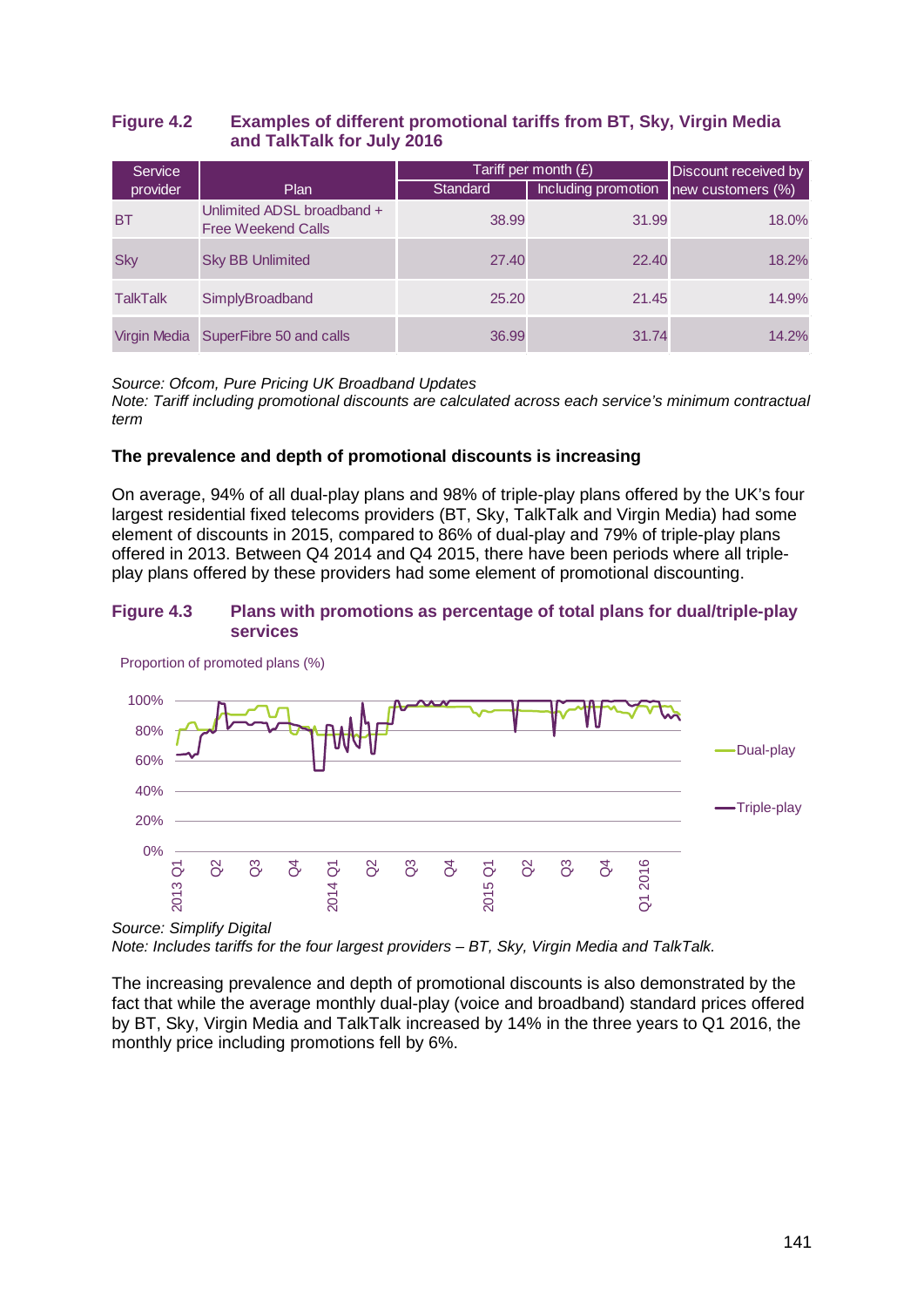



*Note: The average monthly cost is calculated across each service's minimum contractual term. Includes tariffs for the four largest providers – BT, Sky, Virgin Media and TalkTalk.*

The average depth of promotions, i.e. the value of the promotion as a proportion of the total price of the service over its minimum contractual term, has continued to increase over the past three years, gathering pace in 2015. Recently, some plans have offered discounts worth over 60% of the monthly price of the package. Based on the plans offered by BT, Sky, TalkTalk and Virgin Media, the average promotional depth for dual-play bundles (i.e. fixed voice and broadband) increased from 10% in Q1 2013 to 26% in Q1 2016. Over the same period, average promotional depth for triple-play (fixed voice, broadband and pay-TV) increased from 5% to 13%.

## **Figure 4.5 Promotions as a proportion of total monthly price for dual-play and triple-play bundles**



*Source: Simplify Digital*

*Note: The average monthly price is calculated across each service's minimum contractual term; includes tariffs offered by the UK's four largest residential fixed telecoms providers – BT, Sky, Virgin Media and TalkTalk.*

In Ofcom's Annual Plan 2016/17, we committed to monitor price increases, provide advice and information on pricing, and make sure all consumers receive value from their communications providers, including protecting consumers who are not engaged with the market. [63](#page-7-0) Understanding the implications of the increased use of price discounting is an important part of this and we are planning to publish a study on pricing trends in the market later this year.

*Source: Simplify Digital*

<span id="page-7-0"></span> <sup>63</sup> [http://www.ofcom.org.uk/content/about/annual-reports-plans/ann-plans/1560620/Annual-Plan-2016-](http://www.ofcom.org.uk/content/about/annual-reports-plans/ann-plans/1560620/Annual-Plan-2016-17.pdf) [17.pdf](http://www.ofcom.org.uk/content/about/annual-reports-plans/ann-plans/1560620/Annual-Plan-2016-17.pdf)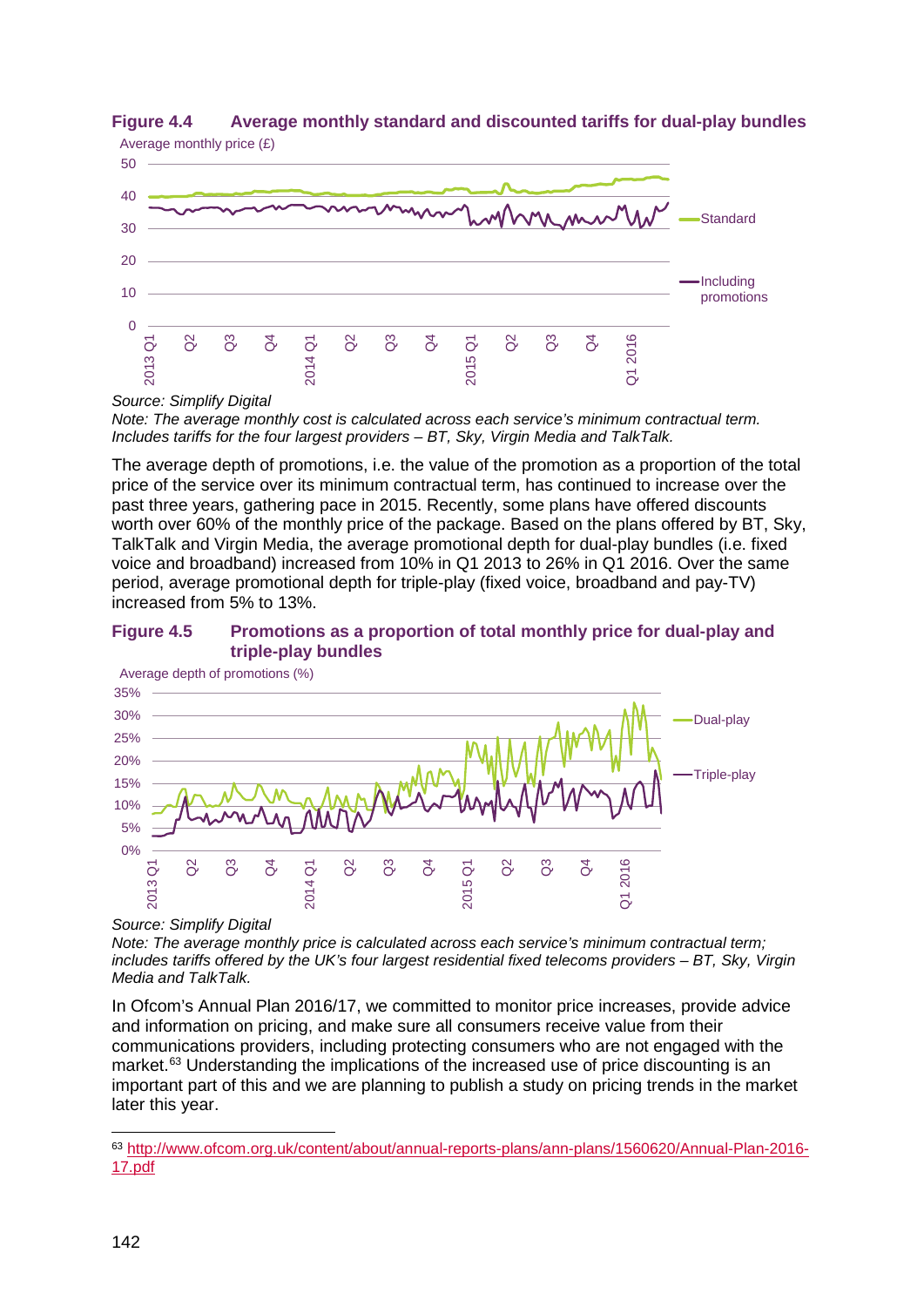# <span id="page-8-0"></span>4.2 The telecoms industry

# <span id="page-8-1"></span>**4.2.1 Introduction**

In this section of the report, we examine recent trends in the telecommunications market with regard to industry revenues, subscribers and volumes. This section is divided into five sections:

- Market overview: top-level findings from the UK telecoms industry
- Fixed voice: covers the fixed-line telephony market
- Fixed data: covers the fixed broadband market
- Mobile voice and data: covers mobile voice telephony, mobile messaging, mobile data, mobile broadband and machine-to-machine communications.
- Business markets: covers mobile and fixed voice and broadband business services.

## <span id="page-8-2"></span>**4.2.2 Market overview**

### **Total telecoms revenues rose by 0.5% to £37.5bn in 2015**

In total, UK telecoms services generated £37.5bn in revenues in 2015, a £0.2bn (0.5%) nominal rise compared to 2014 and £3.0bn (7.5%) less than in 2010. The largest decline in 2015 was a £0.3bn (4.2%) fall in wholesale revenues, which was largely due to falling mobile call termination rates. Retail fixed telecoms revenues rose by £0.5bn (4.2%) to £13.5bn during the year as a result of a £0.6bn increase in fixed internet revenues (driven primarily by increasing superfast broadband take-up). Revenue from corporate data services rose by 0.1% to £2.6bn in 2015.



## **Figure 4.6 Summary of UK telecoms revenues**

*Source: Ofcom / operators, with the exception of corporate data services, sourced from IDC. Notes: 'Corporate data services' comprises web hosting, Ethernet, IP VPN, digital leased line, corporate VoIP and frame relay/ATM services; wholesale mobile comprises wholesale mobile voice, messaging and data services, mobile voice and SMS termination revenue and wholesale inbound roaming revenue (i.e. revenue from overseas operators when their subscribers use UK networks).*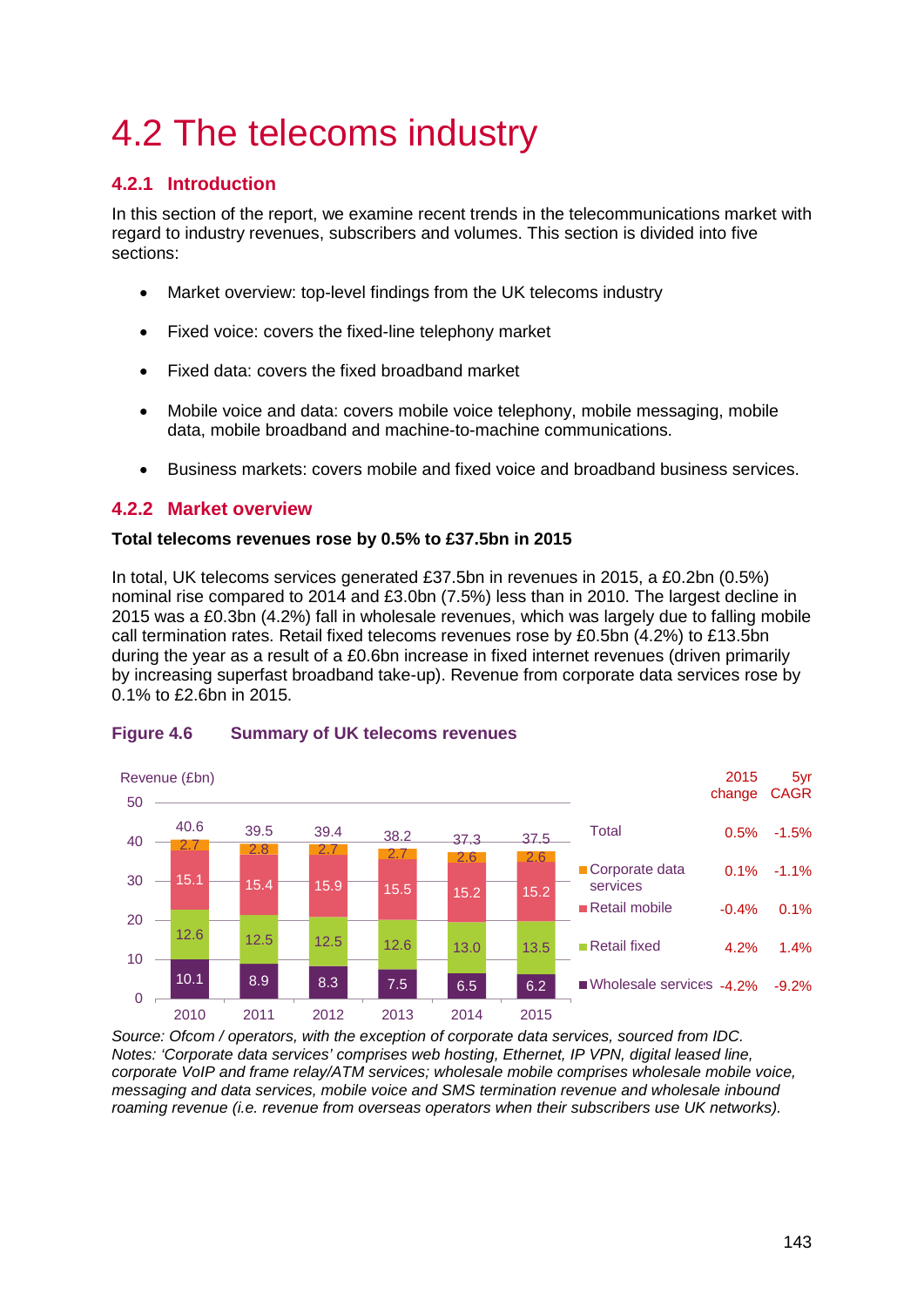## **Total voice call volumes fell by one per cent to 217 billion minutes in 2015**

The substitution of voice calls for text-based forms of communication (such as email, messaging through social media websites and instant messaging) continued in 2015, partly due to growing levels of smartphone use. This resulted in the continued decline in total voice call volumes, as a fall in fixed-originated call volumes was partly offset by increasing mobileoriginated call volumes.

Fixed-originated voice call volumes fell by 9.2% to 74 billion minutes during the year, a slightly slower rate of decline than the 11.8% fall recorded in 2014. The 3.9% increase in mobile-originated call volumes in 2015 (to 143 billion minutes) was higher than the growth recorded in 2014 and, overall, total voice call volumes fell by 1.0% to 217 billion minutes in 2015. This was a lower rate of decline than the 3.1% average annual fall recorded between 2010 and 2015, and the proportion of total voice calls that were mobile-originated increased from 62.7% to 65.8% during the year.



## <span id="page-9-0"></span>**Figure 4.7 Outgoing fixed and mobile voice call volumes**

*Source: Ofcom / operators*

#### **UK mobile subscriptions rose 2% to 91.5 million in 2015**

At the end of 2015 there were 91.5 million UK mobile subscriptions, including handset subscriptions, dedicated mobile broadband data connections and M2M connections. This was an increase of 1.6 million connections (1.8%) compared to the previous year, mainly due to a 0.8 million increase in the number of mobile voice connections (the number of M2M and dedicated mobile broadband connections both increased by 0.4 million - see section [4.2.5](#page-17-0) for more details).

Despite rapidly declining fixed voice call volumes, there has been relatively little change in the number of UK fixed lines (including PSTN lines and ISDN channels) over the past few years, and at the end of 2015 there were 33.2 million such lines, a small (1.0%) decline since the end of 2014.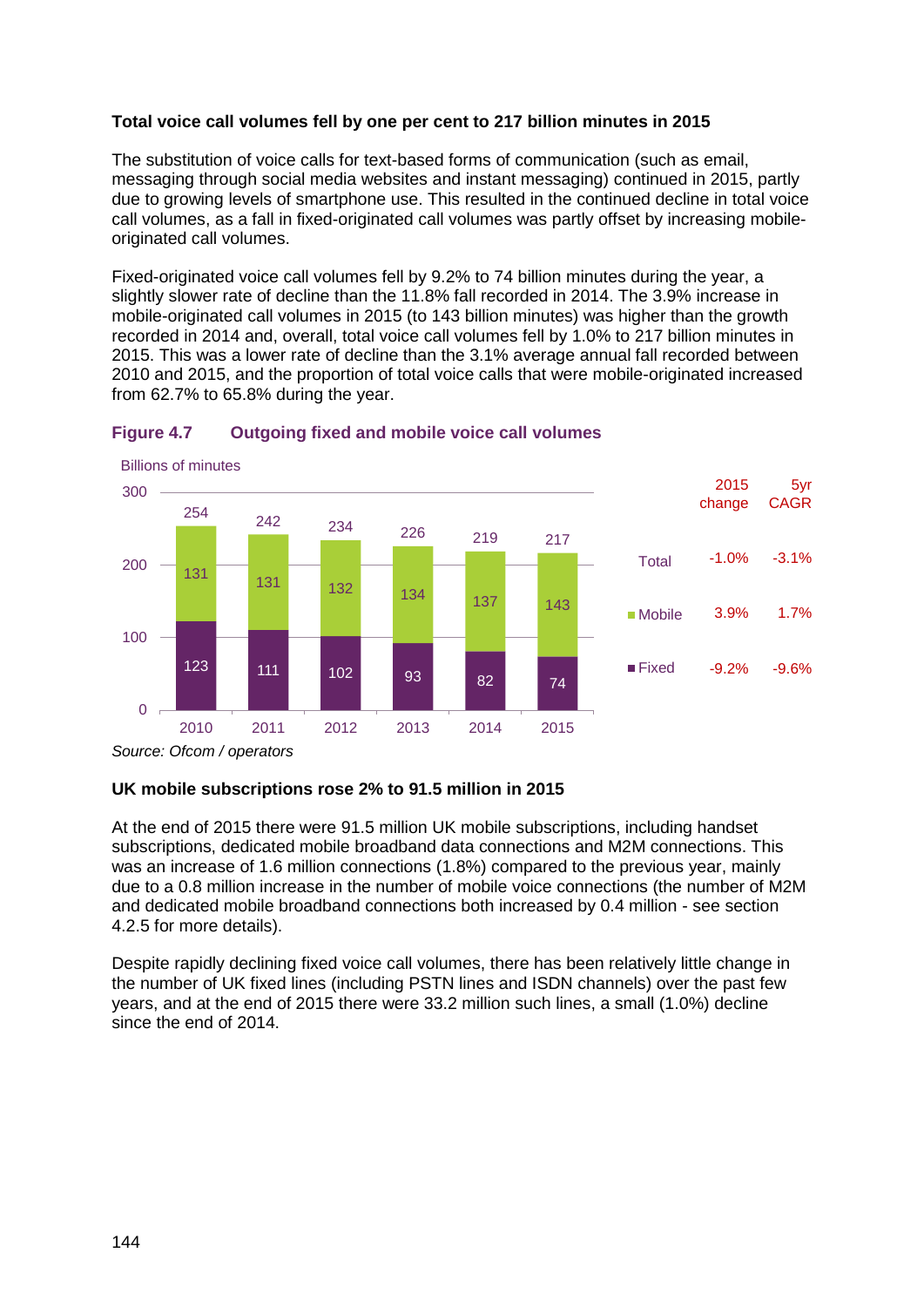

# **Figure 4.8 Fixed lines and mobile subscriptions**

# <span id="page-10-0"></span>**4.2.3 Fixed voice services**

## **Average revenue per fixed voice connection fell by 0.1% to £20.97 per month in 2015**

Average revenue per fixed line fell by two pence per month (0.1%) in 2015, to £20.97. This decline was lower than the 8.3% fall in average fixed voice call volumes per line in 2015 (see [Figure 4.10\)](#page-11-0), indicating that fixed voice prices increased during the year. As is shown in [Figure 4.9,](#page-10-1) the largest increase in average spend per line was in line rental and bundled calls, which partly reflects continued increases in line rental prices; for example at the end of 2015 BT's standard line rental (including VAT) was £17.99 per month, a 35% increase compared to the £13.29 fee five years previously.



## <span id="page-10-1"></span>**Figure 4.9 Average monthly retail voice revenue per fixed line**

*Note: Figures exclude VAT*

## **Fixed-originated voice call volumes declined by 9.2% in 2015**

Fixed voice call volumes fell in 2015, despite the number of lines remaining relatively static during the year (see [Figure 4.11\)](#page-12-1). This decline was driven by increasing fixed-to-mobile call substitution, as shown in [Figure 4.7,](#page-9-0) and increasing used of text-based forms of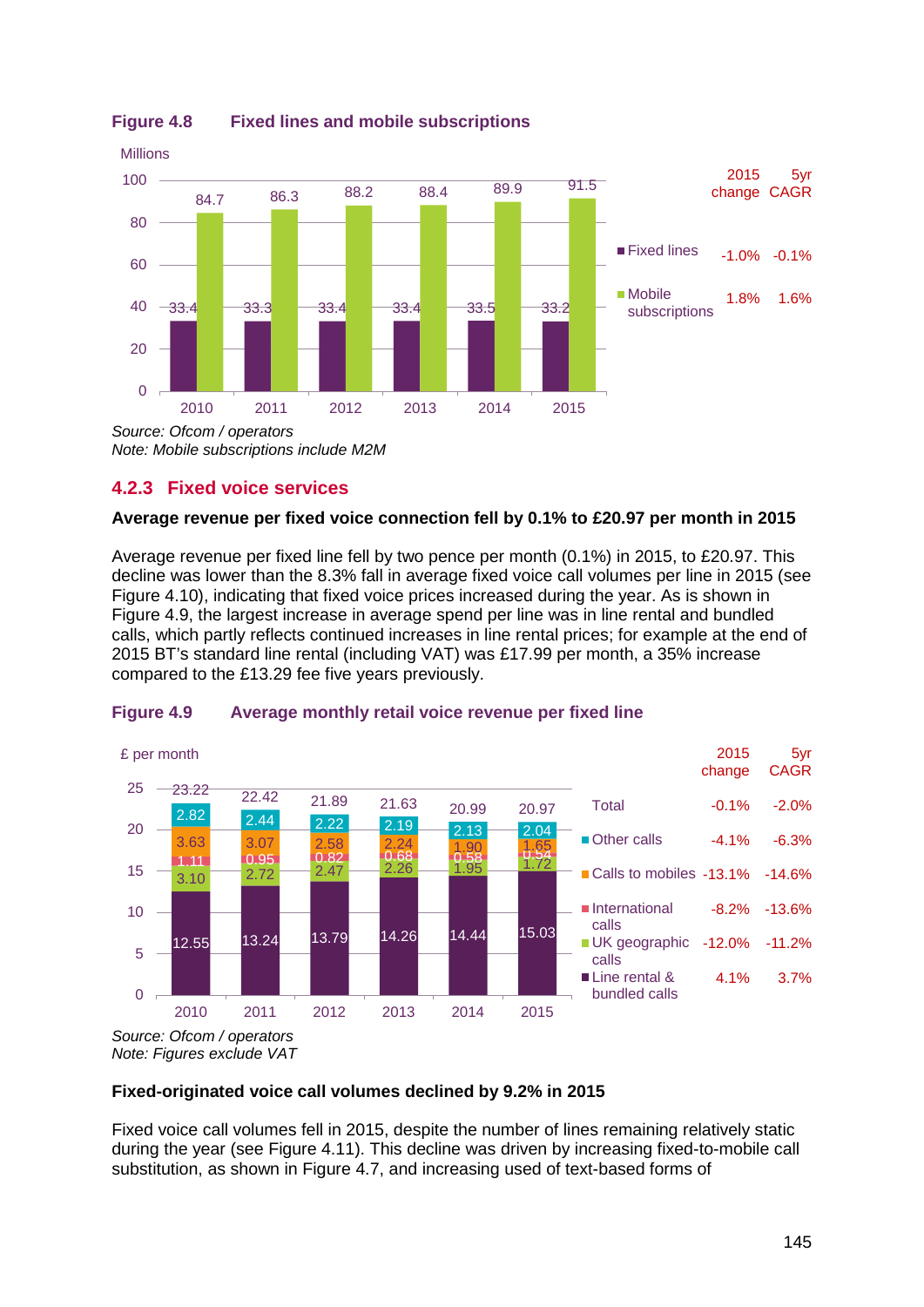communication, such as email and instant messaging, including those services provided by social networking sites, which is partly the result of growing smartphone use.

The decline in fixed voice call volumes slowed in 2015, with total outgoing call minutes falling by 7.5 billion minutes (9.2%) to 74.2 billion minutes during the year. This fall was lower than the annual average change in the five years to 2015 (a 9.6% fall). Volumes fell for all of the call types outlined below, with rates of declines ranging from a 10.0% fall in calls to UK geographic call minutes to a 5.6% fall in calls to mobiles. As was the case in previous years, calls to UK geographic numbers accounted for the majority (67%) of total fixed call volumes in 2015.



## <span id="page-11-0"></span>**Figure 4.10 Fixed voice call volumes, by type of call**

## **In contrast to fixed call volumes, the number of fixed lines continues to be resilient**

The total number of fixed lines has remained relatively stable over the last few years, despite fixed-originated voice call volumes having declined significantly [\(Figure 4.10\)](#page-11-0). At the end of 2015 there were 33.2 million UK PSTN lines and ISDN channels, a fall of 0.3 million (1.0%) compared to 2015. In the five years to 2015, a decline in the number of business lines (down by 2.0 million) has been partly offset by a 1.8 million increase in the number of residential connections.

As shown in section [4.2.7,](#page-23-0) the fall in the number of business lines is due to the declining use of PTSN and ISDN (down 4.0% and 4.7% respectively) and increasing take-up of VoIP calls as an alternative to traditional fixed voice calls (VoIP connections are not fully captured here). Conversely, growth in the number of residential lines is the result of increasing fixed broadband take-up (as most UK homes need a fixed voice line in order to be able to receive fixed broadband services), along with growth in the number of households. Ofcom market research conducted in 2016 suggests that 73% of those with a landline phone at home said that they used it for internet access, with 45% stating that internet access was the most important reason for having a landline, compared to 15% of who said that making/receiving calls was the most important use.

*Source: Ofcom / operators Note: VoIP call volumes are not fully captured in this chart and so totals may be understated*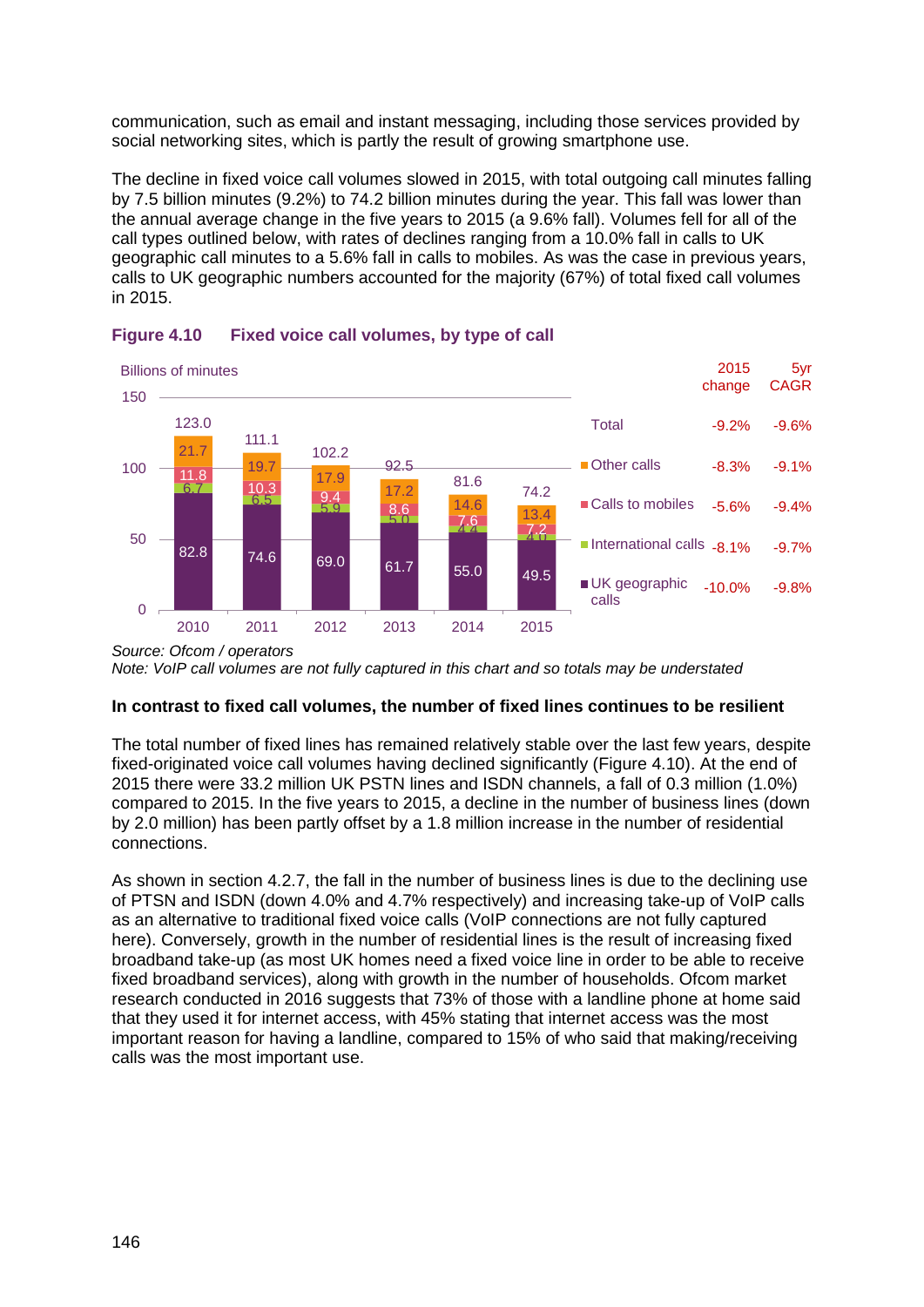

## <span id="page-12-1"></span>**Figure 4.11 Number of fixed lines**

<span id="page-12-0"></span>**4.2.4 Fixed data services**

## **Fixed internet revenue growth continues due to increased fibre take-up**

Non-corporate internet revenues (i.e. those generated by residential and SME users) totalled £5.1bn in 2015, a £0.6bn (12.6%) increase compared to 2014. Almost all of this revenue was generated by fixed broadband services, as estimated narrowband revenues were less than £1m in 2015. The main reason for the increase in total residential and SME fixed broadband revenues in 2015, as was the case in 2014, was the continued migration of UK consumers onto superfast services, which typically cost around £10 per month more than standard broadband services.



## **Figure 4.12 Retail residential and SME fixed internet revenues**

*Source: Ofcom / operator data*

### **The number of broadband connections delivered over NGA technology increased by two million in 2015**

At the end of 2015 there were 24.7 million residential and SME UK fixed broadband lines, representing a 0.9 million (3.9%) increase since 2015. The total number of non-LLU ADSL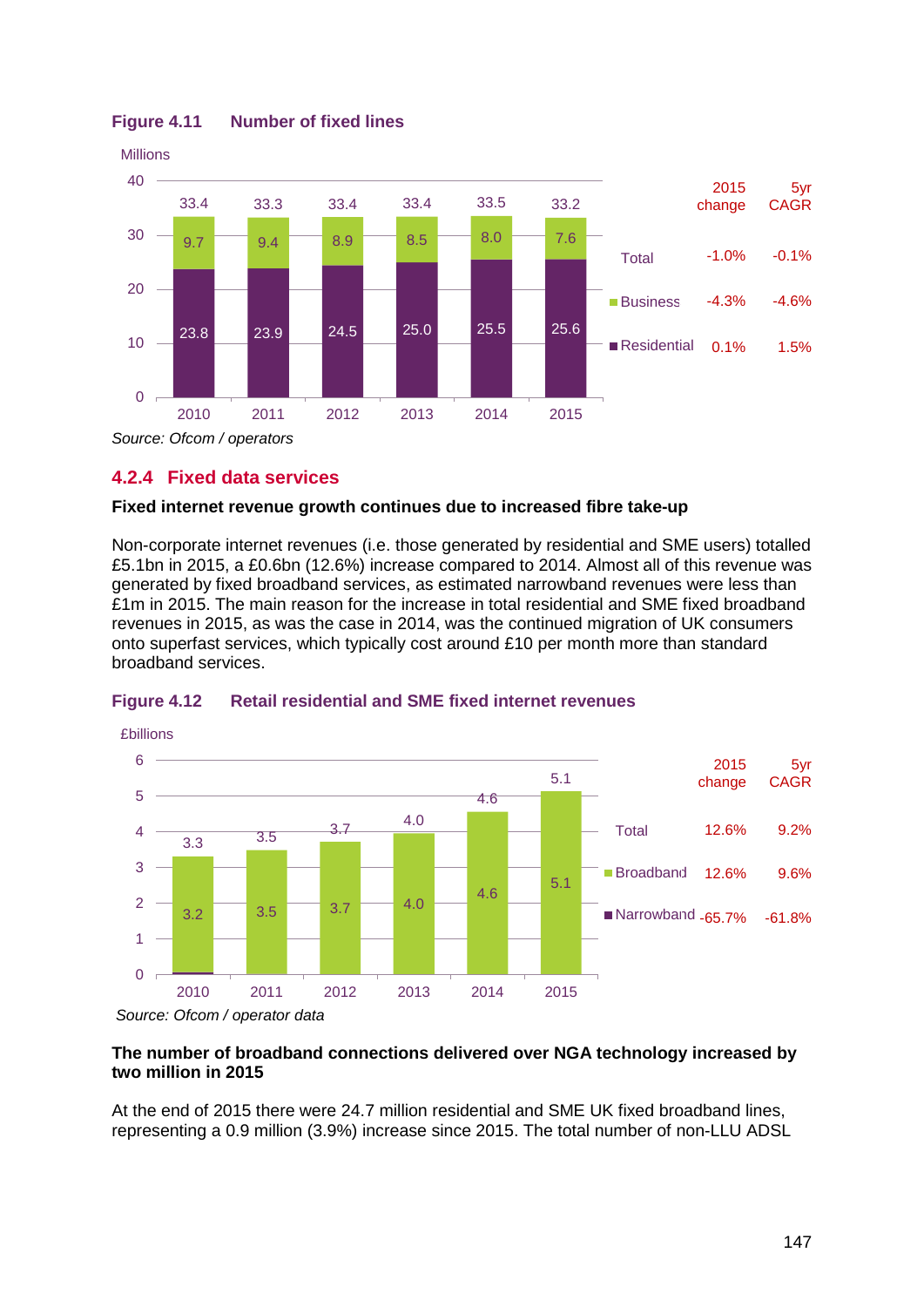lines fell by 10.1% to 5.9 million during the year, while the number of LLU ADSL lines fell for the first time by 4.2%, to 8.6 million.<sup>[64](#page-13-0)</sup> The main reason for the decline in ADSL lines is consumers migrating onto next generation access (NGA)<sup>[65](#page-13-1)</sup> broadband services: the number of fibre-based fixed broadband lines grew by 49.8% during the year, up from 3.6 million to 5.4 million, while the number of cable broadband lines continued to show steady growth, increasing by 0.2 million (3.5%) to 4.7 million. BT, the largest provider of retail broadband reported that 48% of its customers were on fibre products in  $Q4$  2015.<sup>[66](#page-13-2)</sup> Although these services are generally more expensive than ADSL, for many consumers the higher connection speeds and better user experience that they offer justifies this increase in price.



## **Figure 4.13 Retail fixed broadband lines**

## **The proportion of connections with a headline speed of 'up to' 30Mbit/s or higher rose by nine percentage points to 42% in 2015**

The proportion of residential broadband lines that were fibre or cable connections with an advertised speed of 'up to' 30Mbit/s or higher was 42% in November 2015, a nine percentage point increase compared to a year previously. This growth is the result of consumer demand for greater bandwidth, as multiple users in the home share bandwidth, using multiple devices to access a growing number of web-based services including video streaming and online games.

Both BT and Virgin Media have invested significantly in network upgrades, increasing the speeds that are available to consumers and enabling more homes to access superfast services. In total, connections advertised as 'up to' 10Mbit/s or higher accounted for 93% of residential connections in November 2015. The proportion of residential broadband lines with an advertised headline speed of 'up to' 8Mbit/s or less was less than 1% at the end of 2015.

*Source: Ofcom / operator data*

<span id="page-13-0"></span> $64$  The number of LLU-ADSL connections shown above is lower than the total number of LLU lines shown in Figure 1.32 as some LLU lines are used to provide fibre broadband services rather than ADSL.

<span id="page-13-1"></span><sup>&</sup>lt;sup>65</sup> Lines using fibre and cable access technology that are technologically capable of providing superfast speeds but may not always provide these. Around 12% of FTTC connections will not provide superfast speeds.

<span id="page-13-2"></span><sup>66</sup> [http://www.btplc.com/Sharesandperformance/Quarterlyresults/Investormeetingpack.pdf,](http://www.btplc.com/Sharesandperformance/Quarterlyresults/Investormeetingpack.pdf) slide 61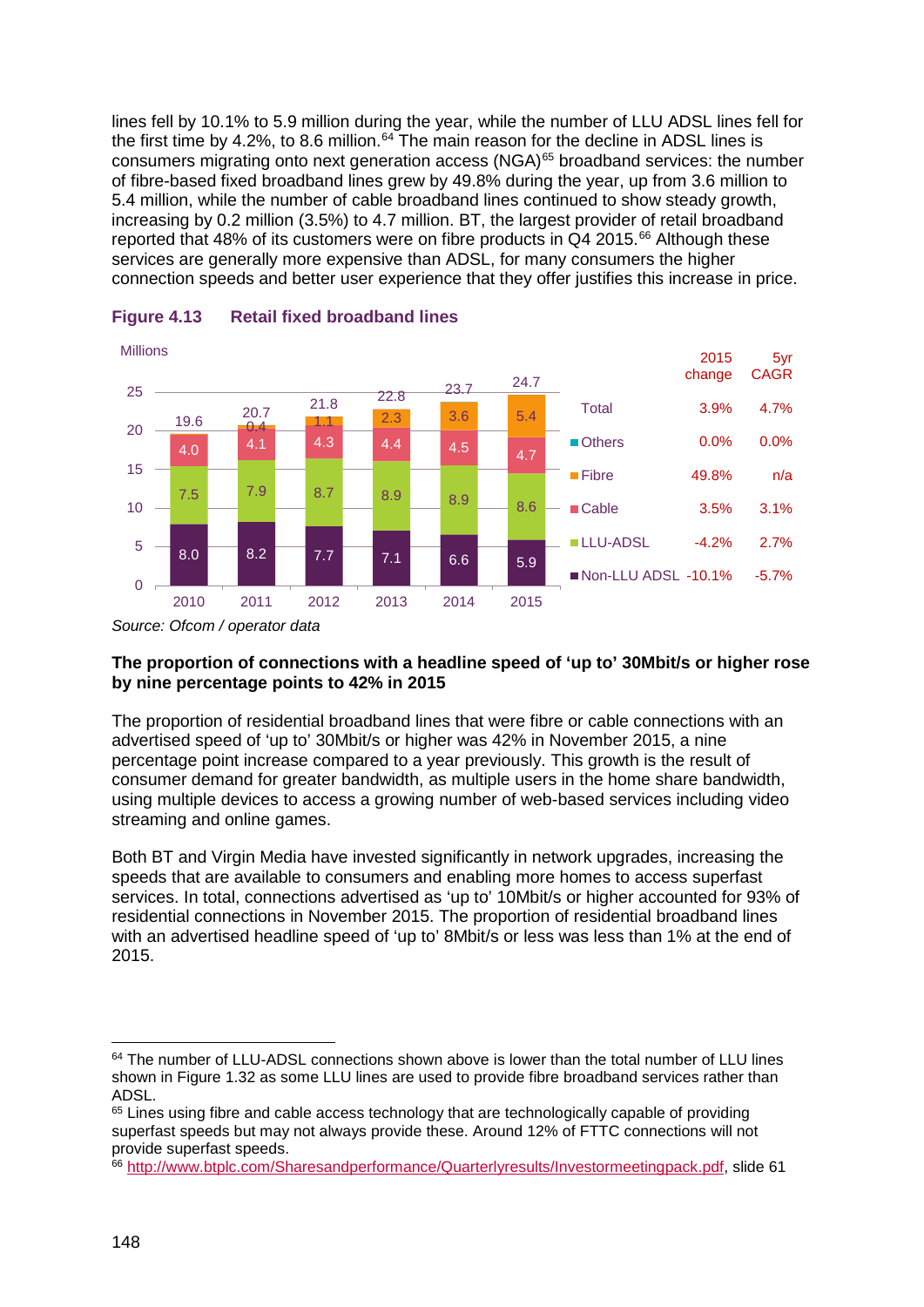However, actual speeds are frequently lower than advertised speeds, and data from Ofcom's Connected Nations 2015 report<sup>[67](#page-14-0)</sup> show that 2.4 million households were unable to receive access line speeds of 10Mbit/s or more in June 2015. This may be due to long line lengths, old wiring or a variety of other factors. Alternative technologies and solutions are being investigated as part of the Government-announced broadband USO, which aims to provide a right to connectivity with download speeds of at least 10Mbit/s.





*Source: Ofcom, based on data provided by the UK's largest ISPs by retail market share (representing over 90% of the total market).*

*Note: The above 'up to' 10Mbit/s and less than 'up to' 30Mbit/s category includes ADSL2+ lines which are not marketed using a connection speed.*

### **Over a third of all fixed broadband lines were providing superfast (≥30Mbit/s) speeds at the end of 2015**

At the end of 2015, 37.1% of fixed-line broadband connections were providing actual speeds of 30Mbit/s or more (9.2 million connections). This was a year-on-year increase of 2.0 million (23.9%) and has increased from 0.2 million connections in 2010. These speeds are only available over fibre or cable connections.

Superfast speeds will enable a greater number of concurrent users on a single broadband connection to access the internet, as well as enabling users to carry out tasks that are difficult on slower connections, such as UHD video streaming and downloading large files.

<span id="page-14-0"></span> <sup>67</sup> [http://stakeholders.ofcom.org.uk/market-data-research/market-data/infrastructure/connected](http://stakeholders.ofcom.org.uk/market-data-research/market-data/infrastructure/connected-nations-2015/)[nations-2015/](http://stakeholders.ofcom.org.uk/market-data-research/market-data/infrastructure/connected-nations-2015/)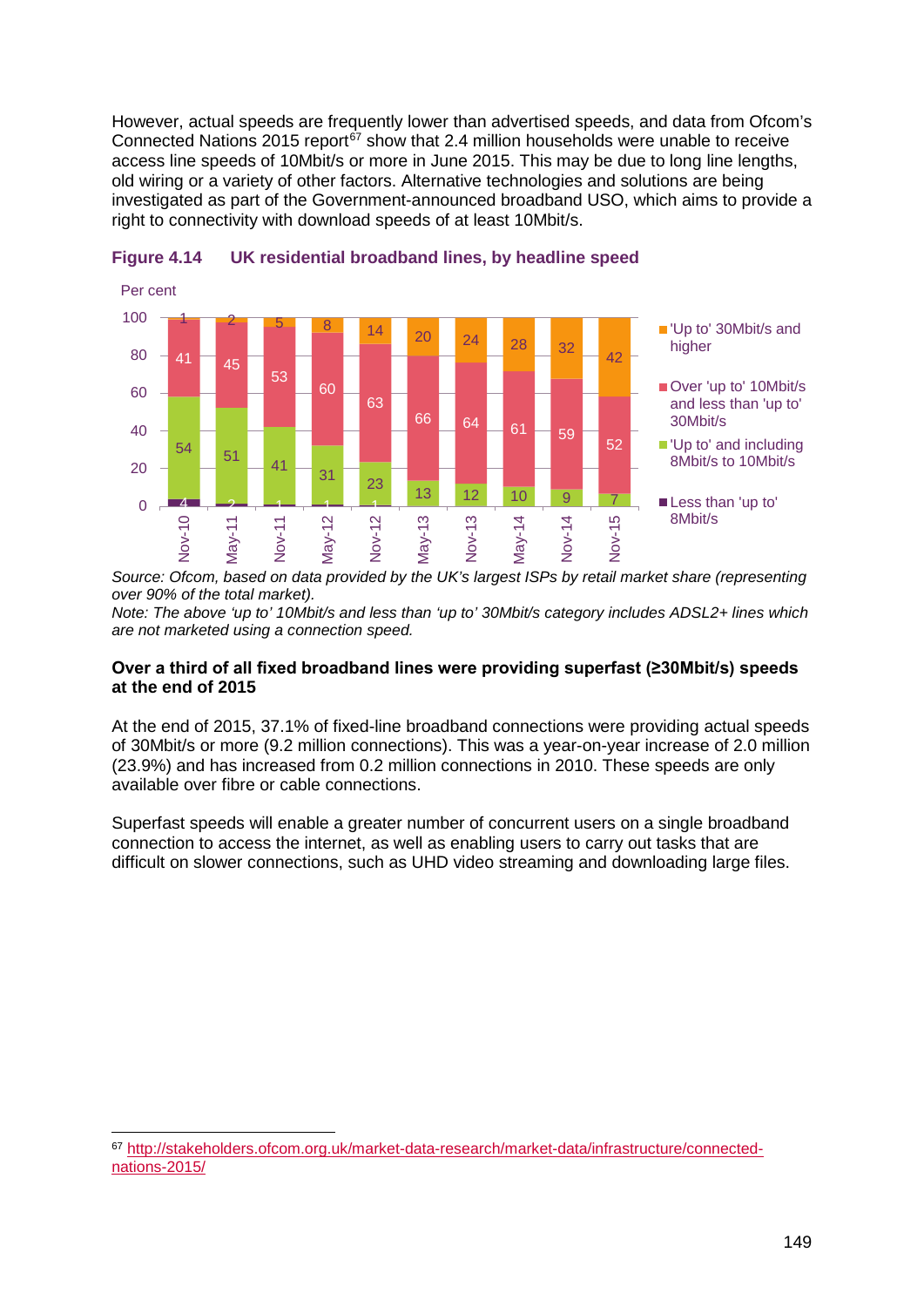



*Source: Ofcom / operators*

*Notes: Includes estimates where Ofcom does not receive data from operators; includes Ofcom adjustment to exclude FTTC connections delivering less than 30Mbit/s.*

## **The average actual speed of a residential UK fixed broadband connection was 28.9Mbit/s in November 2015**

The average speed of a UK fixed broadband connection in November 2015 was 28.9Mbit/s. This had increased from 22.8Mbit/s (up by 26.9%) in November 2014, and from 6.2Mbit/s in the five years to November 2015 (an average increase of 36.0% year on year). While there has been a very large increase in the UK average residential fixed-line download speed, many households do not have access to services with high speeds. The USO will look to provide a right to broadband with speeds capable of enabling most day-to-day tasks that an average family household will carry out on the internet.

Fixed broadband ARPU has also increased between 2010 and 2015, up 11.7% in real terms to £18.57 in 2015. The increase in ARPU since 2013 has been proportionally lower than the average actual speed increases over the same period. The main factors behind the rises in average fixed broadband speed are, the investment of operators in network infrastructure, the increasing availability of higher speed connections, growing demand for access to higher-speed connections and the increased residential take-up of superfast connections.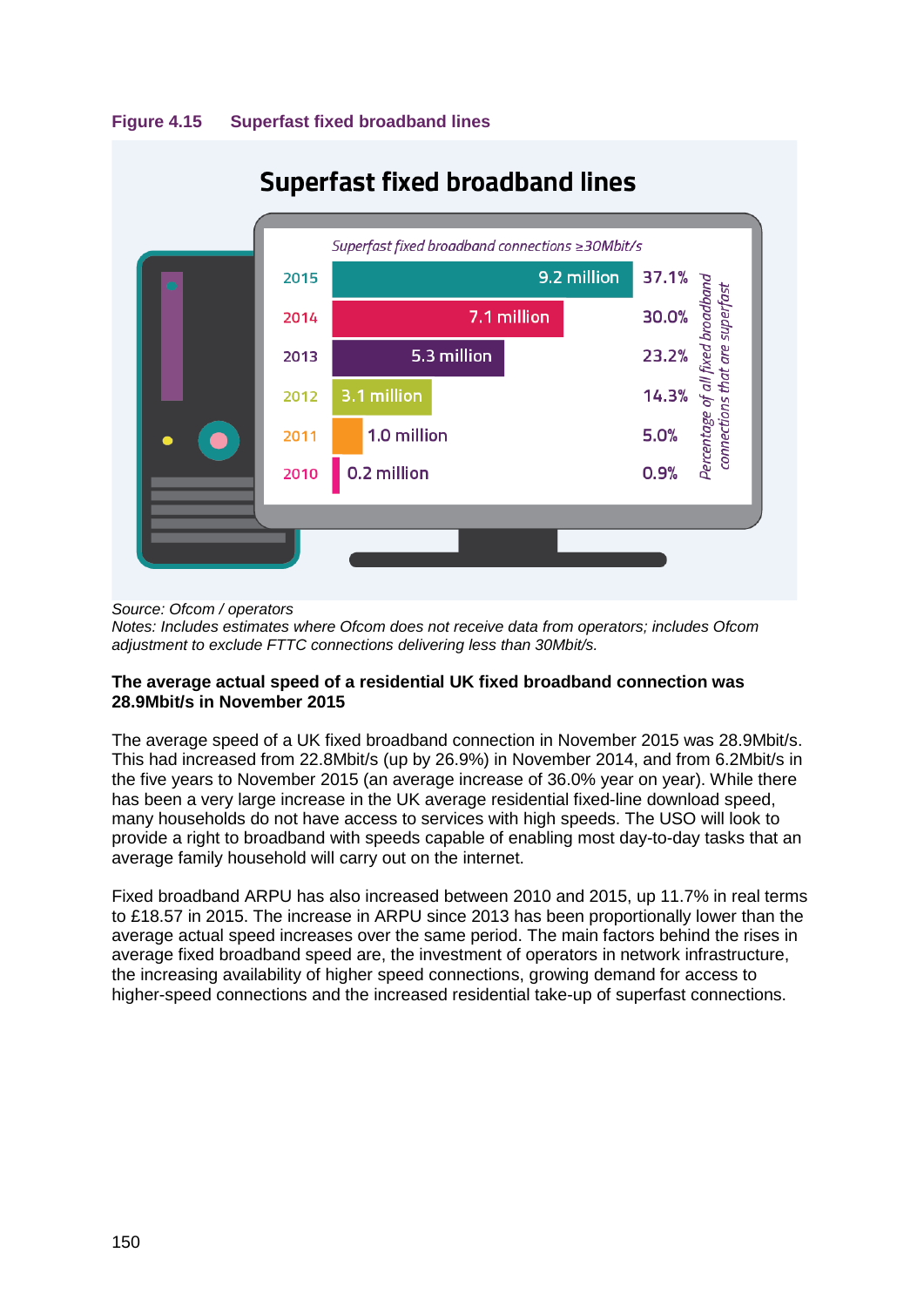

# **Figure 4.16 Average actual residential fixed broadband download speeds and real average revenue per connection**

*Source: Ofcom, using data provided by SamKnows Note: November 2010 data are for Nov/Dec 2010; average speed data are for November of each year; average revenue per user includes VAT and is adjusted for CPI*

# **BT continued to be the UK's largest fixed broadband provider in 2015**

BT maintained its position as the UK's largest provider of residential and SME fixed broadband services in 2015, with a market share of 32%. Sky's market share continued to grow, reaching 23%, as it continued to migrate its pay-TV customers onto triple-play bundles, including landline and fixed broadband services. Virgin Media's market share fell by one percentage point to 19%, despite growth in the number of connections, while TalkTalk experienced a drop of one percentage point to 13% in 2015.



# **Figure 4.17 Retail fixed broadband market shares**

*Note: BT and EE are shown separately, as the merger between these two organisations was not completed until 2016*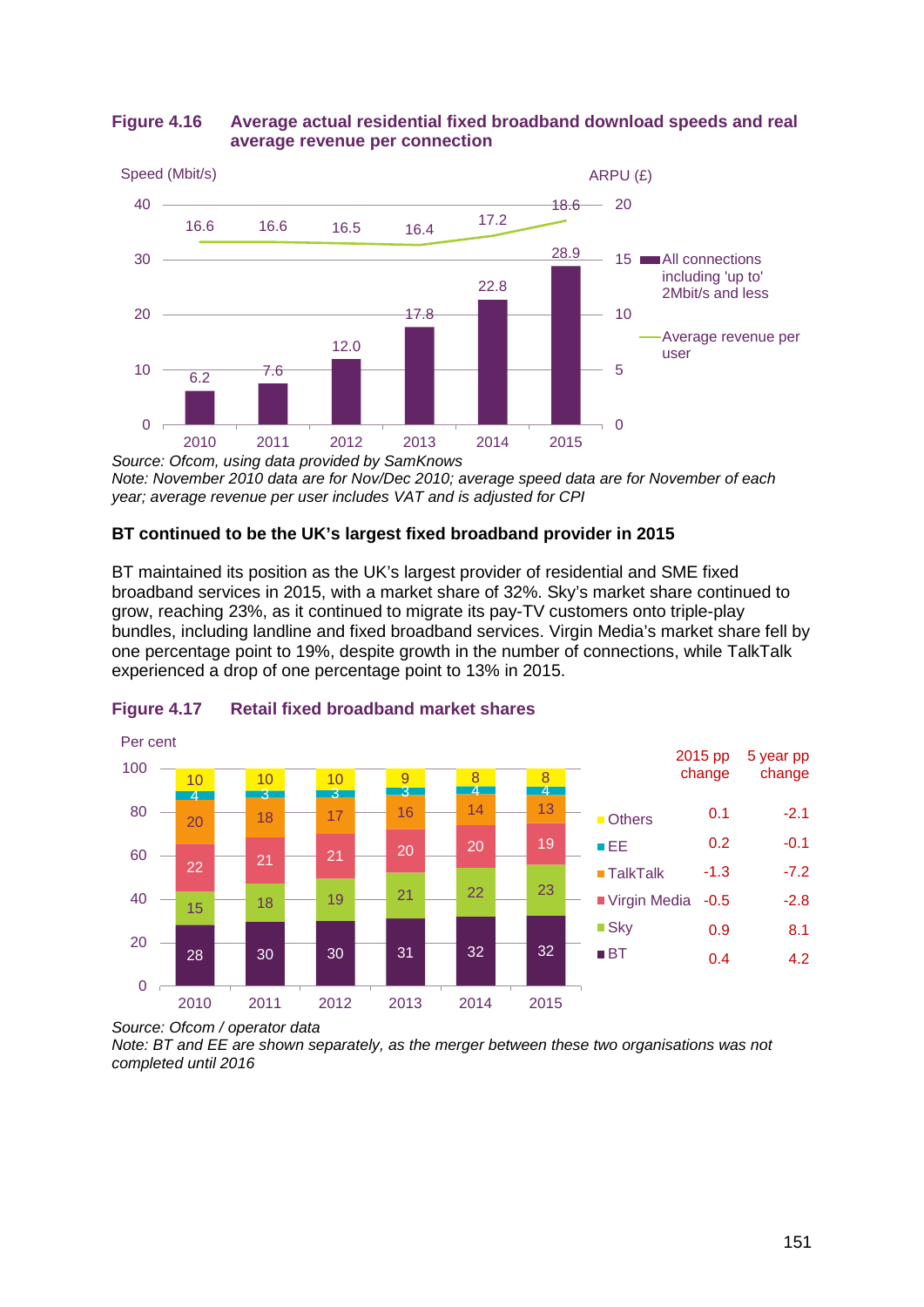# <span id="page-17-0"></span>**4.2.5 Mobile voice and data services**

## **Falling out-of-bundle revenues were offset by a rise in access and bundled services revenue in 2015**

Total mobile retail revenue fell by £63.9m (0.4%) in 2015, in contrast to the 0.1% average annual growth rate over the five years to 2015. One of the main operators redefined how it reports bundled and out-of-bundle revenues in 2015, meaning that it is not possible to maintain exact like-for-like comparisons between 2015 and previous years within the individual revenue categories.



#### **Figure 4.18 Mobile retail revenue, by service**

*Source: Ofcom / operators*

## **Average monthly retail revenue per mobile subscription fell by 2.6% in 2015**

Average monthly retail revenue per mobile subscription fell by £0.40 (2.6%) to £14.97 in 2015. This reflected falling average revenues per user for both post-pay and pre-pay subscriptions in the year, when the percentage decline in average revenue per pre-pay user (down 4.9% to £4.75 per month) was greater than that for post-pay subscriptions (down 4.4% to £22.11 per month).

Along with falling prices and declining SMS and MMS use, a key reason for falling average revenues was the migration of higher-use pre-pay customers onto post-pay services during the year (see [Figure 4.20](#page-18-0) for more details). While average retail revenue per mobile subscription has dropped, data use on mobiles increased rapidly; in 2015 total UK mobile data use was 873PB, a 63.7% increase compared to 533PB in 2014,<sup>[68](#page-17-1)</sup> largely as a result of growing smartphone use.

The ways in which consumers purchase mobile phone services has evolved as the underlying tariffs have changed, blurring the division between pre-pay and post-pay. Historically, pre-pay and post-pay reflected the limitations of different billing platforms and became established as two separate consumer segments. But as consumer demands have changed and billing platforms have evolved, the clear division between pre- and post-pay no longer exists. There are now rolling post-pay contracts, that can be amended or cancelled each month with no penalty, as well as pre-pay bundles that have the option to be autorenewable.

<span id="page-17-1"></span> <sup>68</sup> One petabyte (PB) is made up of 1,000,000 gigabytes (GB)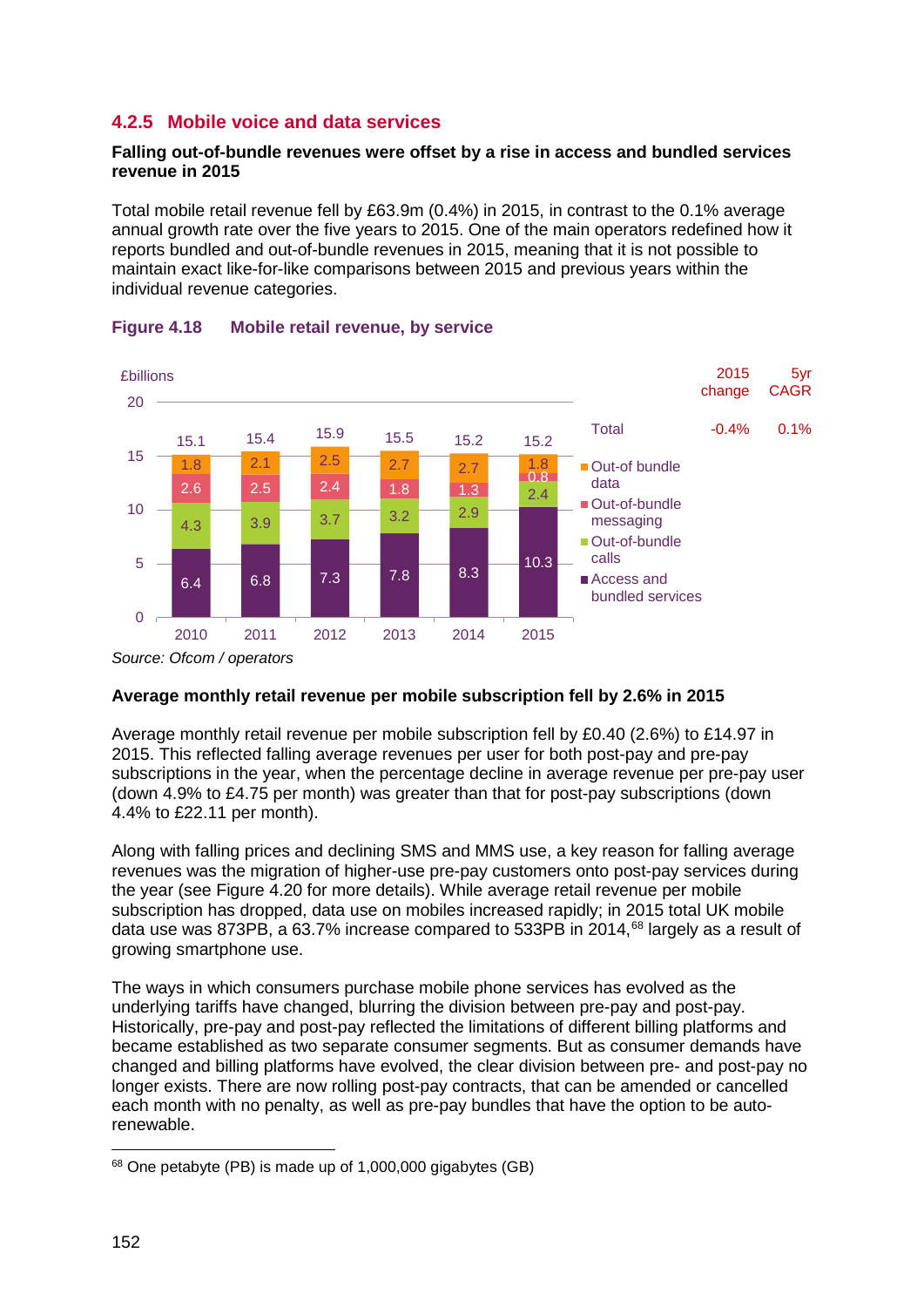

£ per month



#### *Source: Ofcom / operators*

*Note: Mobile voice revenues include revenues from bundled messaging and data services; In Q1 2015, one MNO changed reporting to include SMS and data revenues in bundles; this was previously split into the relevant voice/SMS/data sections. All figures are nominal.*

## **The proportion of mobile subscriptions that were post-pay increased by 1.6 percentage points to 63.4% in 2015**

At the end of 2015, 63.4% of UK mobile connections were post-pay, a 1.6 percentage point increase compared to the 61.8% recorded in 2014. The proportion of post-pay consumers has increased over recent years, partly because mobile operators have made post-pay tariffs more attractive than pre-paid as, on average, post-pay subscribers spend more than pre-pay subscribers. Increasing smartphone take-up is also likely to be a contributing factor, as consumers can spread the cost of the smartphone devices over the length of their postpay contract. As mobile data volumes increase, the proportion of connections that are postpay may also increase, as it is typically expensive to consume larger quantities of data on pre-pay tariffs.



## <span id="page-18-0"></span>**Figure 4.20 Mobile subscriptions, by pre-pay and post-pay**

*Source: Ofcom / operators Note: Includes M2M*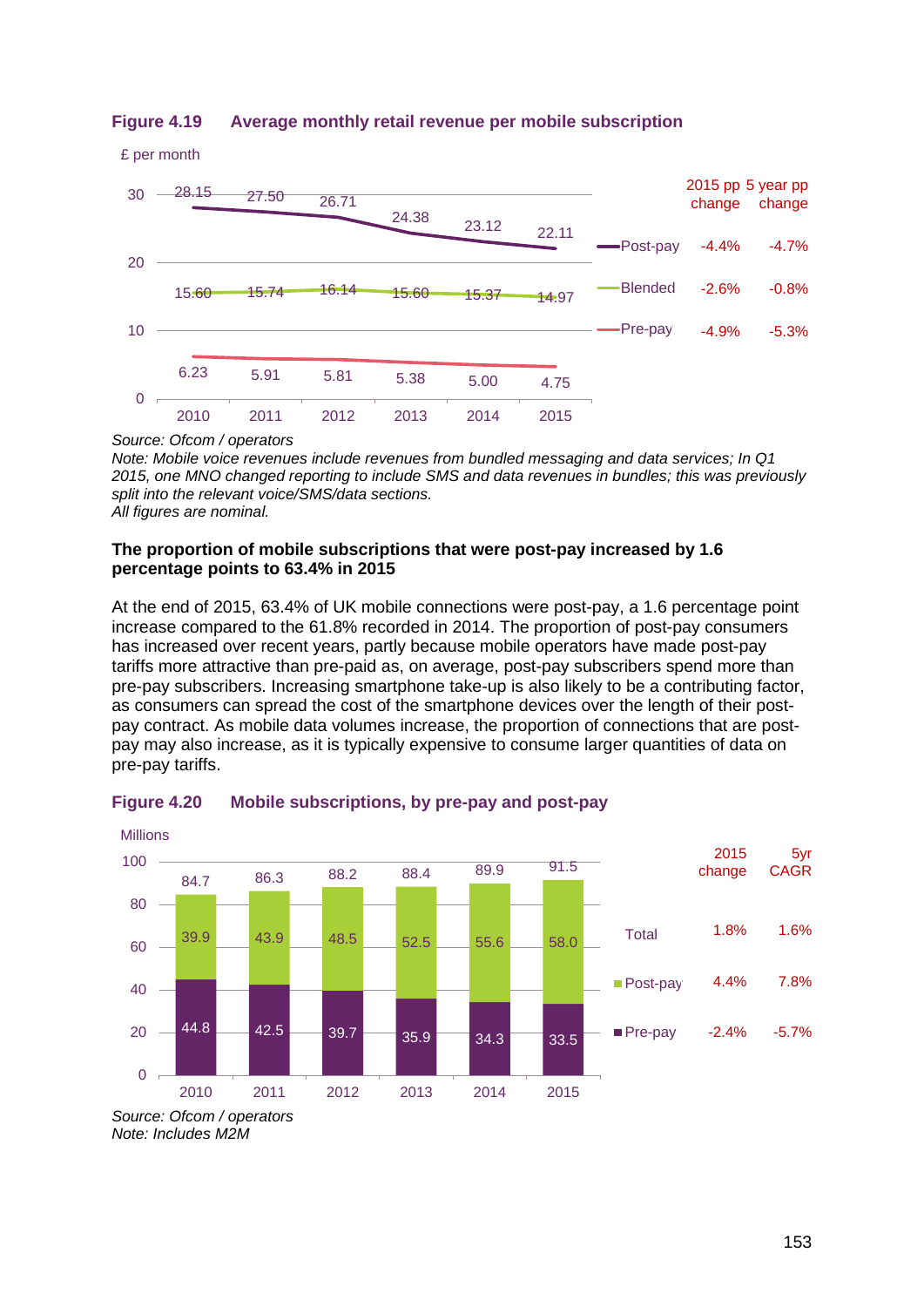## **EE was the largest provider in terms of retail mobile subscriptions at the end of 2015**

Including its legacy Orange, and T-Mobile brands, EE was the largest UK mobile provider in terms of retail subscriptions<sup>[69](#page-19-0)</sup> at the end of 2015, with a market share of 29% (Figure 1.21). The second and third largest providers were O2 (with a 27% retail subscription share) and Vodafone (at 19%), in both cases including customers using their wholly-owned MVNO services (GiffGaff in the case of O2 and Talkmobile for Vodafone). Three's retail subscription market share was 11% at the end of the year.

Mobile Virtual Network Operators (MVNOs) and resellers, who all use the one or more of four main UK providers' network infrastructure to offer services to end users, had a combined market share of 15% at the end of 2015. The operators included in this category include Tesco Mobile, Virgin Mobile, Lycamobile and Lebara.



**Figure 4.21 Retail mobile subscription shares, by provider: Q4 2015**

## **Total outgoing mobile call minutes increased by 3.9% in 2015**

Data provided to Ofcom by the UK's mobile operators show that outgoing mobile call volumes increased by five billion minutes (3.9%) to 143 billion minutes in 2015. Calls to mobiles continued to account for the majority of outgoing mobile calls during the year (67% of the total, up from 66% in 2014), with the proportion of these calls that were to mobiles on the same network falling from 43% to 41% during the year.

Call volumes to UK geographic numbers increased by 3.4% to 33 billion minutes in 2015, while call volumes to international destinations fell by 4.6% during the year. The biggest increase was in call volumes to off-net mobiles, which increased by 8.4% to 56 billion minutes during the year.

*Source: Ofcom / operators Note: Excludes M2M subscriptions*

<span id="page-19-0"></span><sup>69</sup> Excluding M2M connections.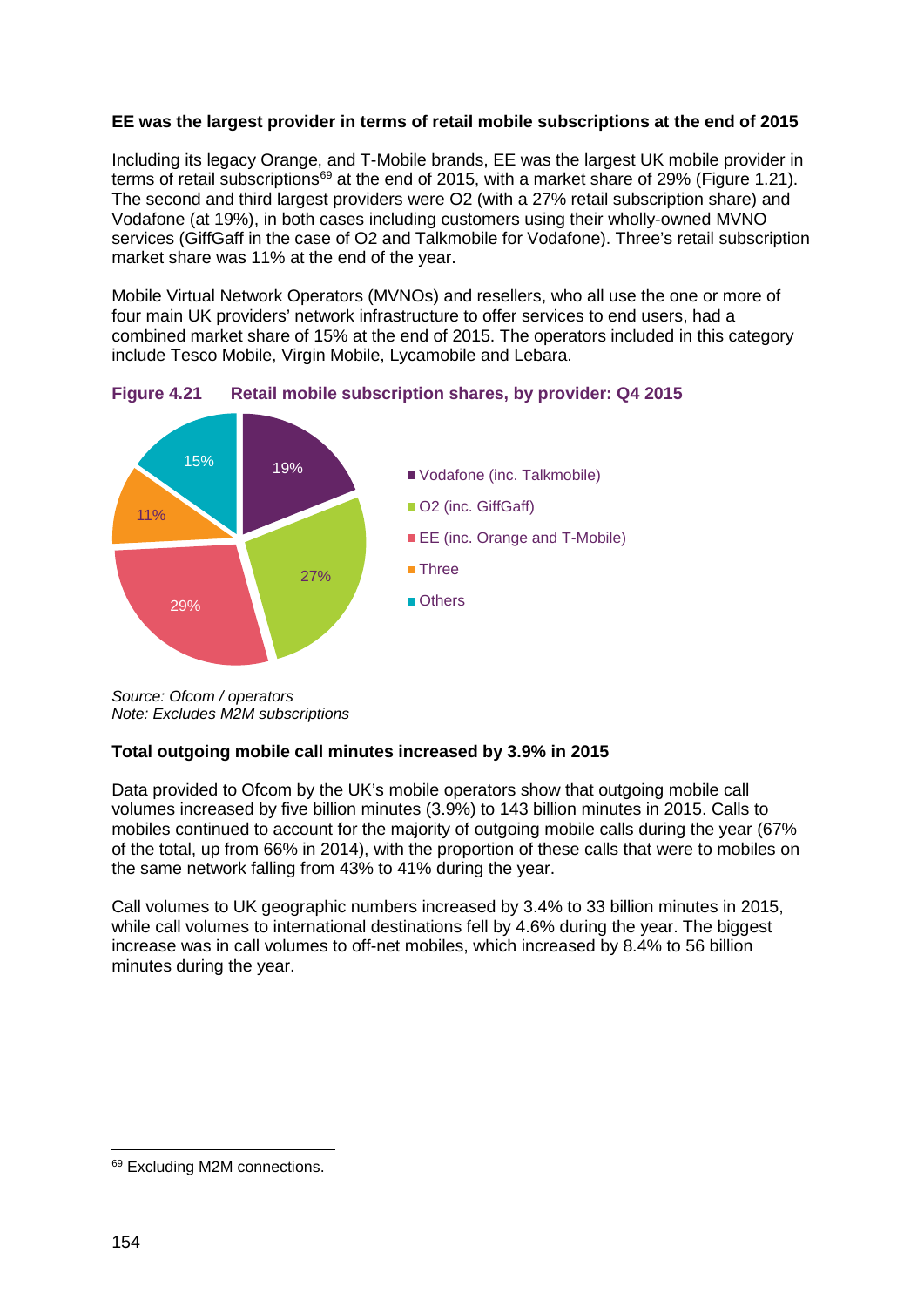

**Figure 4.22 Outgoing mobile call minutes, by type of call**

*Source: Ofcom / operators*

## **Traditional mobile messaging use fell for the third consecutive year in 2015**

The total volume of outgoing SMS and MMS messages fell by eight billion messages (7.6%) to 101 billion messages in 2015, a smaller drop to those recorded in 2013 and 2014. The main reason for declining message volumes is increasing smartphone take-up, as more sophisticated handsets enable mobile users to access alternative communication methods such as email, instant messaging, including messaging services provided by handset makers and social networking sites (Figure 1.17).



## **Figure 4.23 Outgoing SMS and MMS messages: 2010-2015**

## **The total number of mobile subscriptions passed 90 million for the first time in 2015**

At the end of 2015 there was a total of 91.5 million active mobile handsets, dedicated mobile data connections (such as mobile broadband dongles and data-only SIMs) and M2M connections, a 1.6 million (1.8%) increase on the previous year. While there were 79.3 million mobile handset subscriptions in 2015, not all of these are used to access mobile data services. We estimate that 67% of mobile phones (53.1 million) were used to access the internet in 2015, up from 61% in 2014 (47.9 million).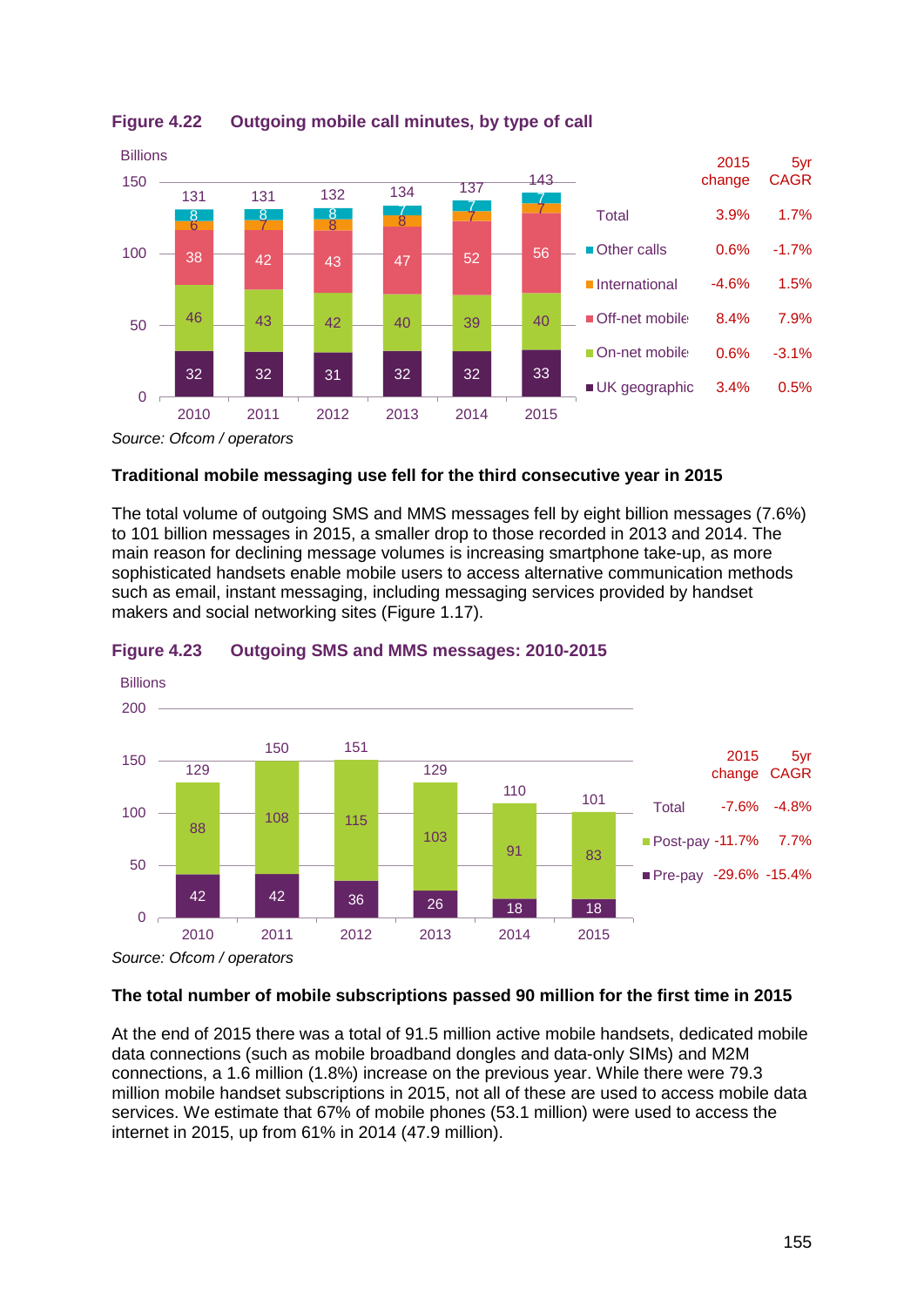## **M2M and the Internet of Things**

M2M stands for 'machine-to-machine'. The general definition of a M2M connection is a connection between devices, often wireless, where human input is not necessarily required. Commonly used examples of M2M are in smart metering (where the meter reports energy use back to a central billing database) or a burglar alarm, which may contain a SIM card to enable communication with monitoring offices. Vending machines are another common example, as some may use M2M technology to keep a central computer up to date with stock levels.

The Internet of Things (IoT) describes the creation of new and innovative services by the interconnection of everyday devices, often using M2M connections. Over the coming decade, the IoT is expected to grow to hundreds of millions of devices in the UK alone, bringing benefits to consumers cross a number of sectors including transport, healthcare and energy.





*Source: Ofcom / operators*

# <span id="page-21-0"></span>**4.2.6 4G mobile services**

# **4th generation (4G) mobile communications standard**

 $4G$  stands for  $4<sup>th</sup>$  generation, and relates to the  $4<sup>th</sup>$  generation mobile communications standard, which allows internet access at higher speeds than previous standards. All premium smartphones can use 4G services while still being compatible with the previous standards, 2G and 3G.

The first commercial 4G service was launched in the UK in October 2012 by EE after it was granted a licence modification that allowed it to use its existing 1800MHz spectrum for 4G. The auction for 4G spectrum concluded in February 2013, with EE, Telefonica (O2), Vodafone, Three and Niche Spectrum Ventures Ltd (a BT Group subsidiary) receiving licences. Vodafone and Telefonica launched their 4G services in August 2013, and Three followed with a London-based release in December 2013, followed by national roll-out in March 2014.

## **More than 45% of mobile connections were a 4G service in Q4 2015**

By the end of 2015, 39.5 million mobile connections could access 4G services, an increase of 15.9 million (67.3%) compared to the year previously. This was equivalent to 46% of all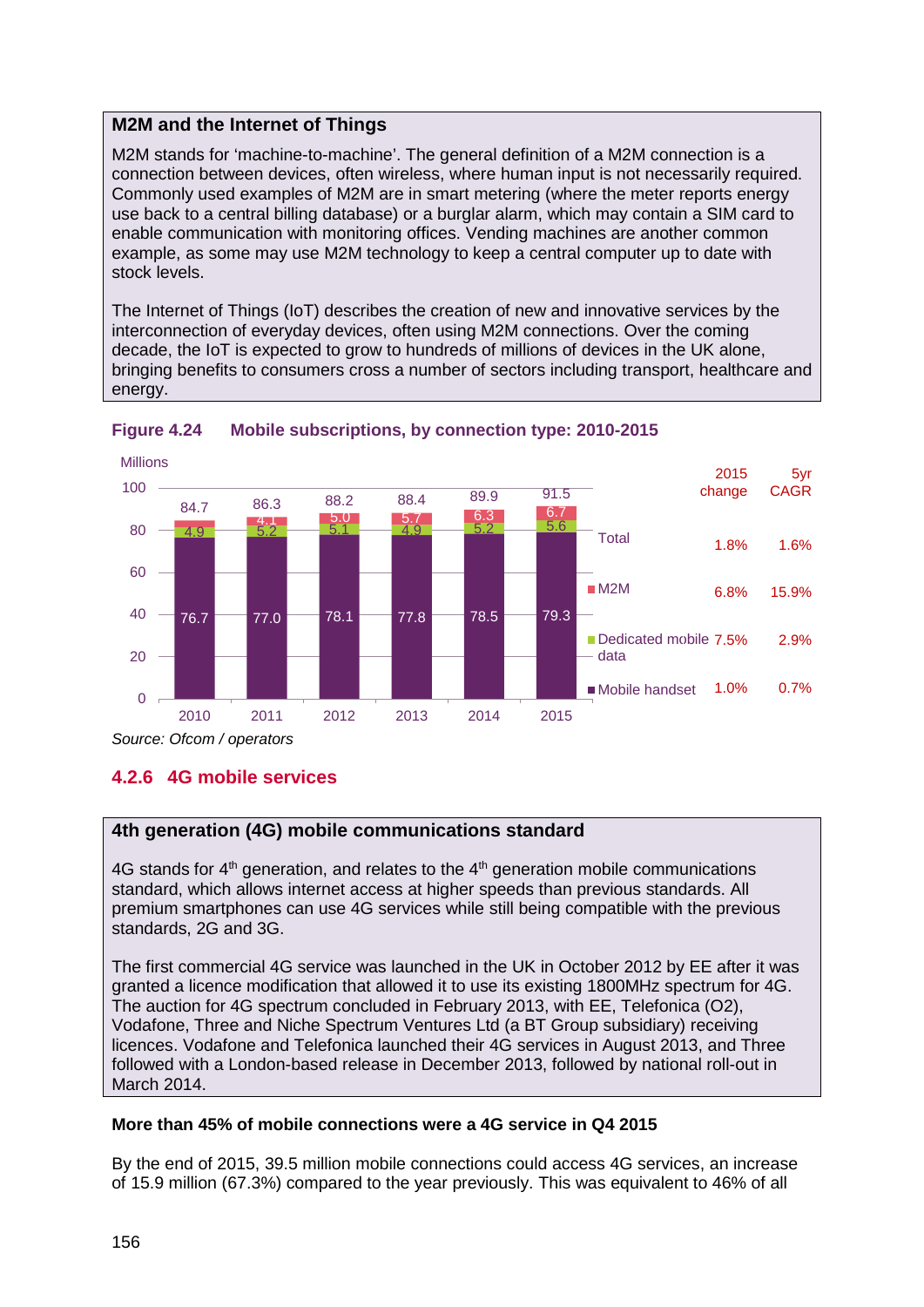UK mobile connections (excluding M2M connections), an 18 percentage point increase. The proportion of connections that were 4G tripled between Q1 2014 and Q4 2015, illustrating the high levels of consumer demand for mobile data services in the UK.

The figures above are likely to overstate 4G mobile use as they include all consumers whose tariff allows them to access 4G mobile services, regardless of whether they have a 4Genabled device or are in an area where their provider has 4G coverage.



# **Figure 4.25 Total 4G subscription numbers**

## *Source: Operator data*

*Note: Includes all consumers whose tariff allows them to access 4G mobile services, even those without a 4G-enabled device or in areas where their provider has no 4G coverage.*

## **Over 70% of premises had outdoor 4G coverage from all four mobile operators**

By May 2016, 97.8% of UK premises were in areas with outdoor 4G coverage in May 2016 in total, with 71.3% benefitting from similar coverage from all four mobile network operators and fewer than 10% of premises being covered by one or two operators.

Coverage varied significantly between urban and rural areas of the UK, with 99.2 % of premises in urban UK areas having outdoor 4G coverage, and 79.3% covered by all four operators compared to 88.9% of rural premises having outdoor 4G coverage from at least one operator, and just 21.0% having coverage from all four operators.

Ofcom maintains a mobile coverage checker at<http://maps.ofcom.org.uk/check-coverage> which can be used to check mobile coverage of 2G, 3G and 4G by postcode and by operator.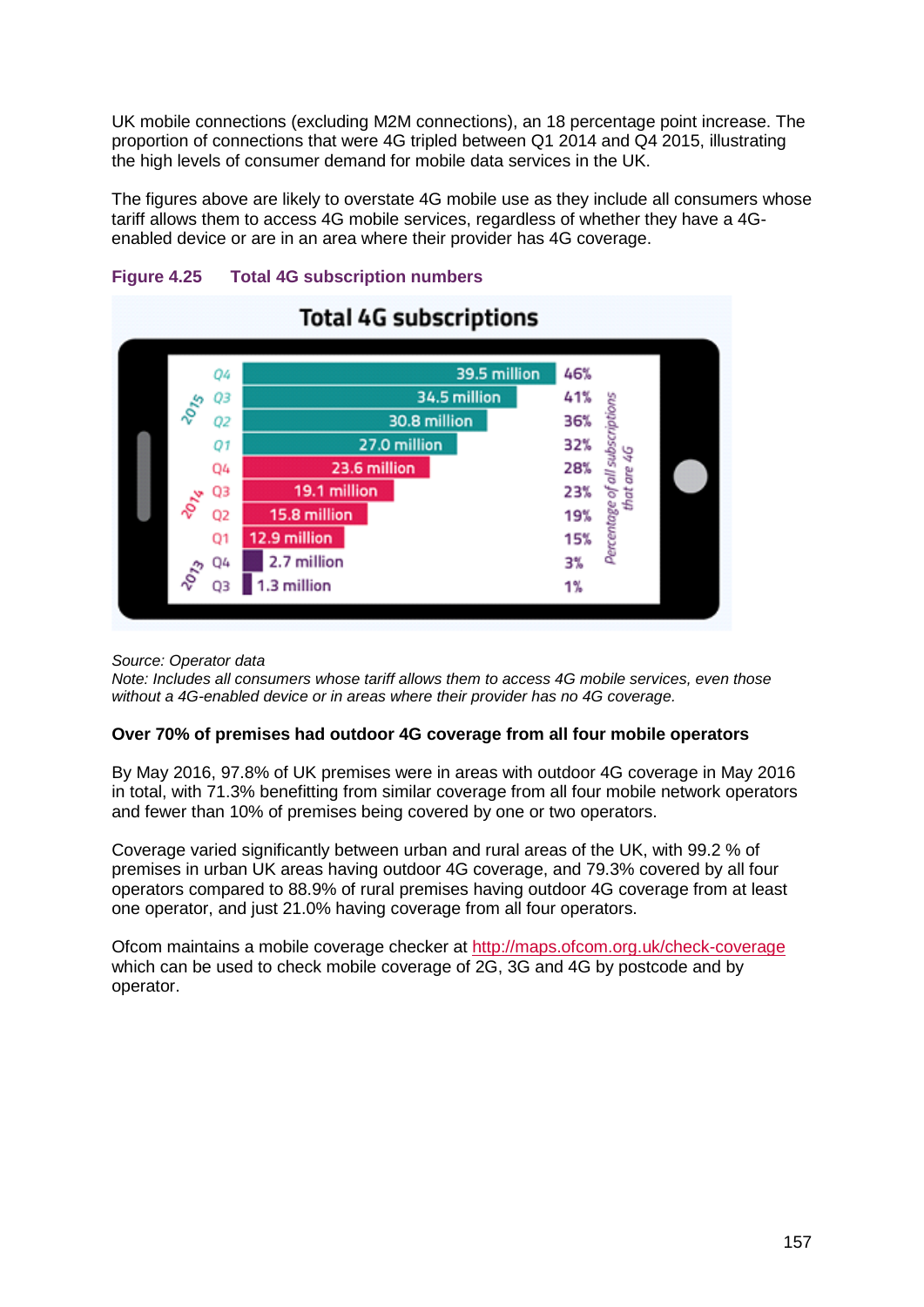

## **Figure 4.26 Outdoor 4G premises mobile coverage, by number of operators**

*Source: Ofcom / operators, May 2016 data Note: Coverage is based on 100m² pixels covering the UK*

# <span id="page-23-0"></span>**4.2.7 Business markets**

## **Business markets generated £9.1bn in revenue in 2015, a year-on-year decrease of 2.4%**

Total UK business telecoms revenues fell by £0.2bn (2.4%) to £9.1bn in 2015. This was driven by a £0.2bn (7.6%) decrease in fixed voice revenues and a £0.2bn (5.4%) fall in mobile revenues, partly offset by a £0.1bn (14.0%) increase in non-corporate internet services.

Business mobile revenues fell by 5.4% in 2015, in contrast to the 0.1% compound annual growth rate recorded in the five years to 2015. Fixed voice service revenues fell by £0.2bn (2.4%) in 2015, continuing the trend of falling average annual fixed voice business revenues (shown by the negative 1.5% five-year CAGR), although these revenues are likely to be understated as VoIP usage is not fully captured. Overall, business retail telecoms revenues accounted for 24.3% of total UK retail telecoms revenues in 2015, a 0.7 percentage point decrease since 2014.



## **Figure 4.27 Retail business telecoms revenues, by service**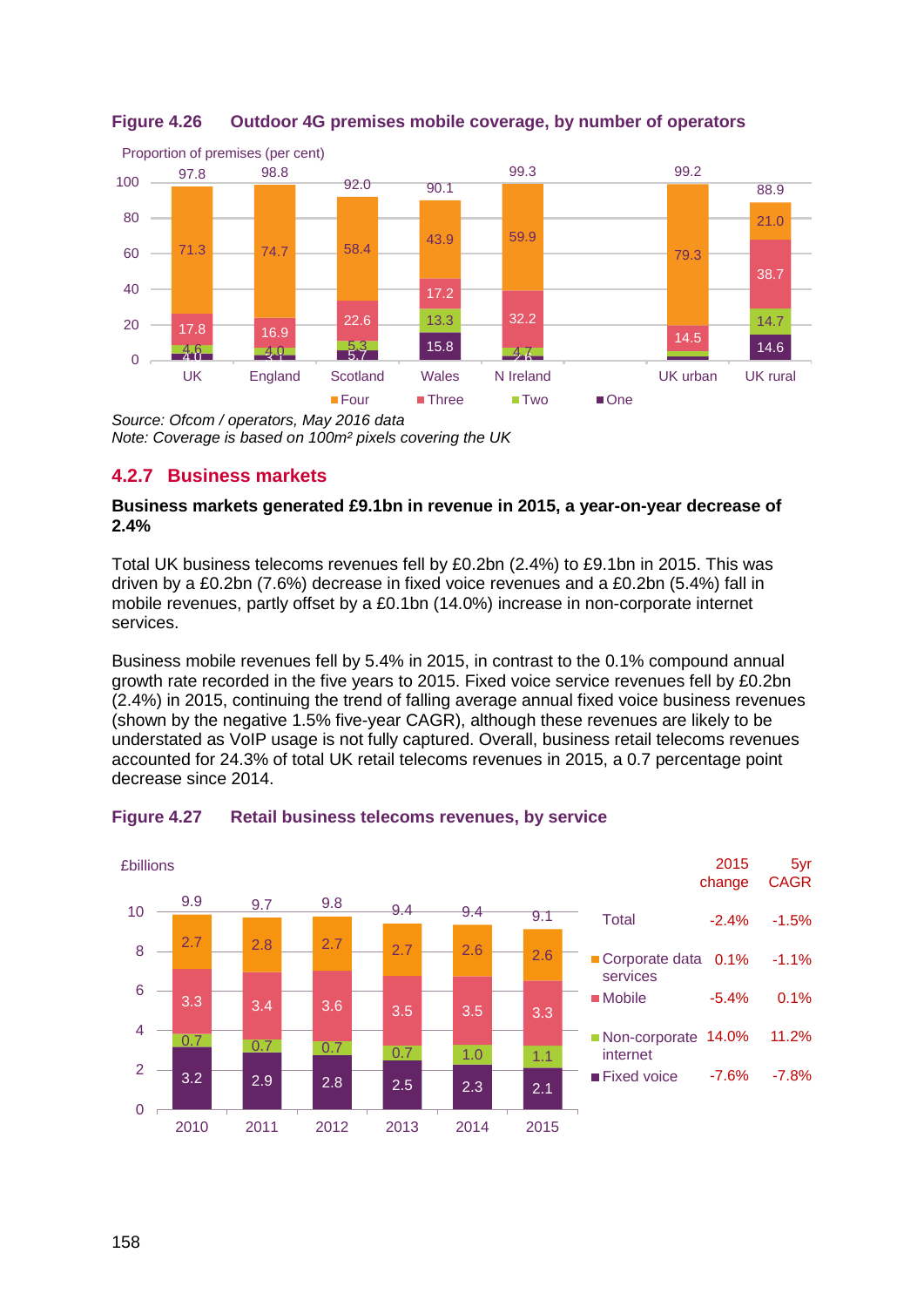*Source: Ofcom / operator data, with the exception of corporate data services, sourced from IDC Note: Fixed voice figures exclude revenues from non-geographic voice calls; corporate data services compromises web hosting, Ethernet, IP VPN, digital leased line and frame relay/ATM services. Business VoIP call volumes increased 19.1% year on year, while fixed and mobile call volumes fell in 2015*

The proportion of business calls that originated on mobile networks was 56.2% in 2015, representing a 1.2 percentage point increase on 2014. Total business call volumes fell by 2.2 billion minutes (4.9%) in 2015, driven by a fall of 1.5 billion (7.5%) fixed business minutes and 0.7 billion (2.9%) mobile business minutes, although it is important to note that the fixed voice minutes shown here are likely to be understated as they do not fully capture the use of VoIP services.

Data provided to Ofcom by IDC suggest that UK businesses made 17.9 billion minutes of outgoing VoIP calls in 2015, a 19.1% increase on 2014. This increase was in line with the average year-on-year increase of 23.0%, observed since 2010, and suggests that Ofcom's operator data are likely to overstate the decline in business fixed voice call minutes.



### **Figure 4.28 Business voice call minutes**

*Source: Ofcom / operator data / IDC for VoIP data only*

*Note: VoIP volumes are not fully captured in the business fixed and mobile voice call minutes chart. It is not possible to sum the totals of both charts to calculate total business call volumes as some VoIP minutes may be included in the business fixed and mobile voice call minutes data.* 

## **The total number of business fixed lines fell by 0.3 million in 2015**

At the end of 2015 there were 7.6 million business fixed lines and ISDN channels, a year-onyear fall of 0.3 million (4.3%), and 2.0 million (21.0%) fewer than there had been at the end of 2010. During the year, the decline in the number of ISDN channels was higher than that of PTSN lines, at 4.7% compared to 4.0%. VoIP connections are not included in the business fixed-line figures, as the fragmented nature of the business VoIP market means that gaining accurate data on this sector is difficult. It is therefore likely that the total number of business fixed lines is understated. The number of SME broadband lines increased by 0.1 million (5.2%) in 2015. Between 2010 and 2015 SME broadband lines increased by 0.6 million (a five-year CAGR of 5.4%).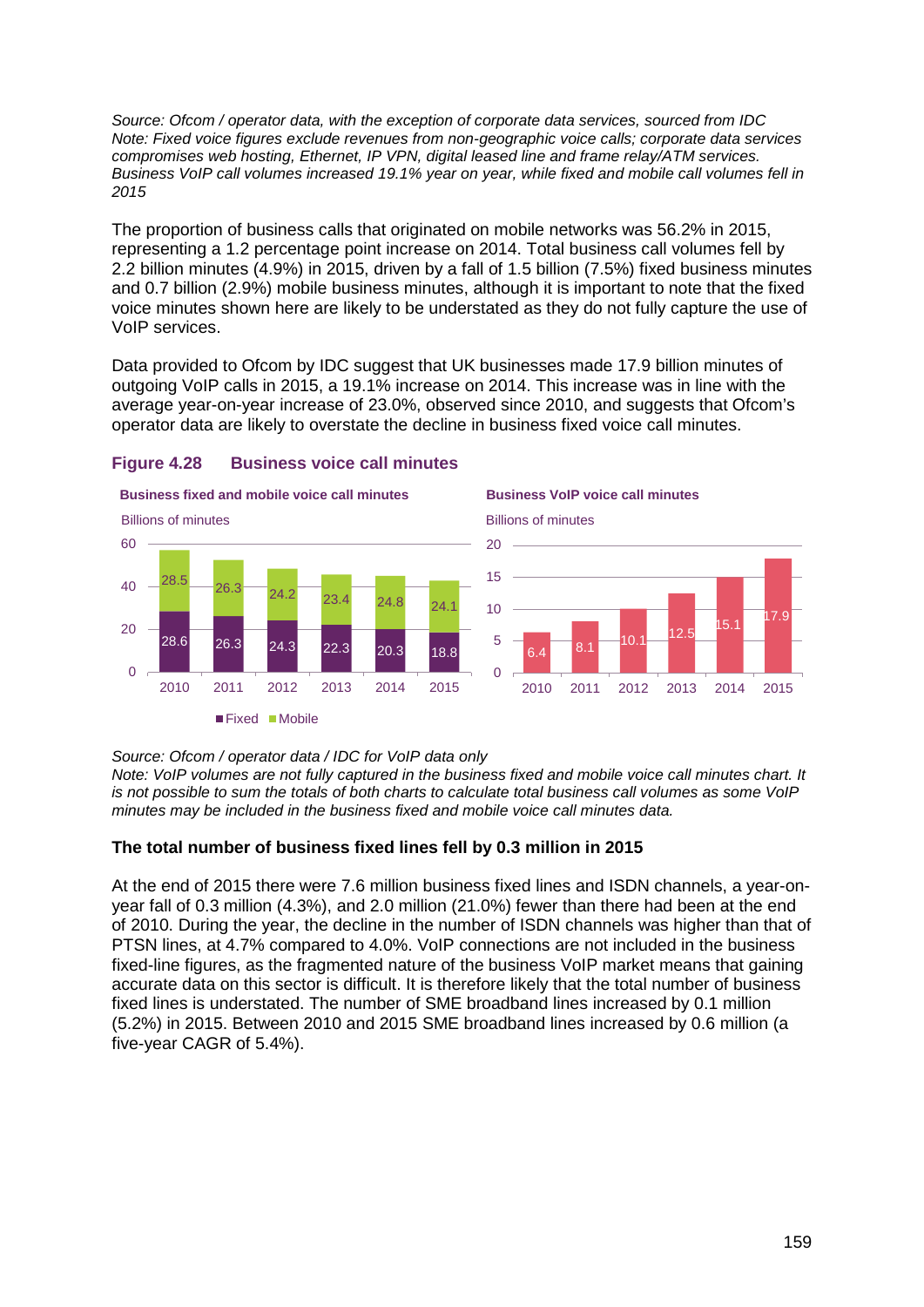

## **Figure 4.29 Business fixed voice and SME fixed broadband lines**

*Source: Ofcom / operator data Note: Mobile voice revenues include revenues from bundled messaging and data services.*

## **Average monthly retail revenue per business line fell by 2.7% in 2015**

The decline in business monthly retail revenue per fixed line was due to falls in out-of-bundle UK geographic (8.0%), international (5.9%), line rental and bundled calls (0.9%) and tomobile calls (7.5%) leading to a 2.7% decrease in overall retail revenues per business fixed line to £22.62. This was the second year running in which there was a fall in average business rental and bundled calls revenue per line. The proportion of monthly retail business revenue per fixed line that is accounted for by line rental and bundled calls has risen from 61.4% in 2010 to 73.4% in 2015; a 12.0 percentage point increase.



#### **Figure 4.30 Average monthly retail revenue per business fixed line**

*Source: Ofcom / operators*

*Note: Excludes revenues from non-geographic voice calls.*

## **Business mobile revenues fell by 5.4% to £3.3bn in 2015**

Retail business mobile revenues totalled £3.3bn in 2015, a 5.4% decline compared to 2014. The in- and out-of-bundle revenue figures for 2015 cannot be directly compared to previous years, as one mobile operator changed its definitions relating to apportioning revenues into bundled or out-of-bundle categories.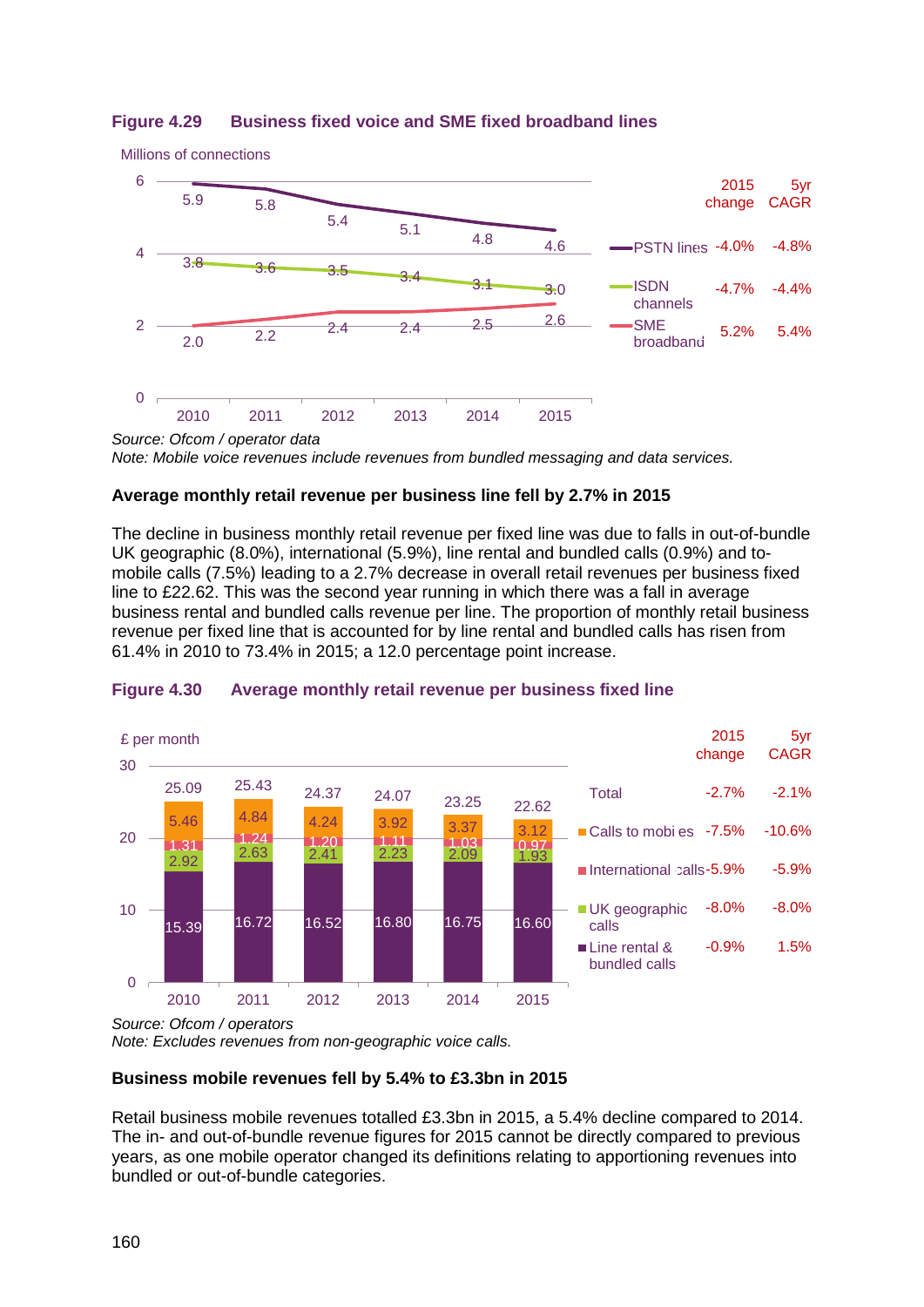

**Figure 4.31 Breakdown of business mobile revenues**

**Businesses accounted for 13% of all mobile connections at the end of 2015**

At the end of 2015 there were 9.5 million business mobile connections (excluding the 6.7 million M2M connections shown in [Figure 4.31\)](#page-26-0), equivalent to 13% of all such connections. Businesses accounted for a higher proportion of all dedicated data subscriptions (16%) than of subscriptions including voice services (12%) in 2015, while more than three-quarters (77%) of businesses' dedicated data subscriptions were M2M connections.

<span id="page-26-0"></span>



*Source: Ofcom / operators Note: Mobile broadband excludes smartphone data use.*

## **Corporate data services' revenues remained broadly flat in 2015**

Data provided to Ofcom by IDC show that total UK corporate data services revenue (i.e. spend on services that connect business sites to each other, and web hosting) increased by 0.1% (£26.7m) to £2.6bn in 2015. This increase was partly due to increases in web hosting and Ethernet/digital leased-line services, of 1.3% and 1.5% respectively. A small percentage fall in IP-VPN services revenue (0.8%) offset most of the increases in other areas, as this service generates the most revenue of all the corporate data services. There was also a minor fall in frame/cell services revenue of £5.1m (53.5%) to £4.4m.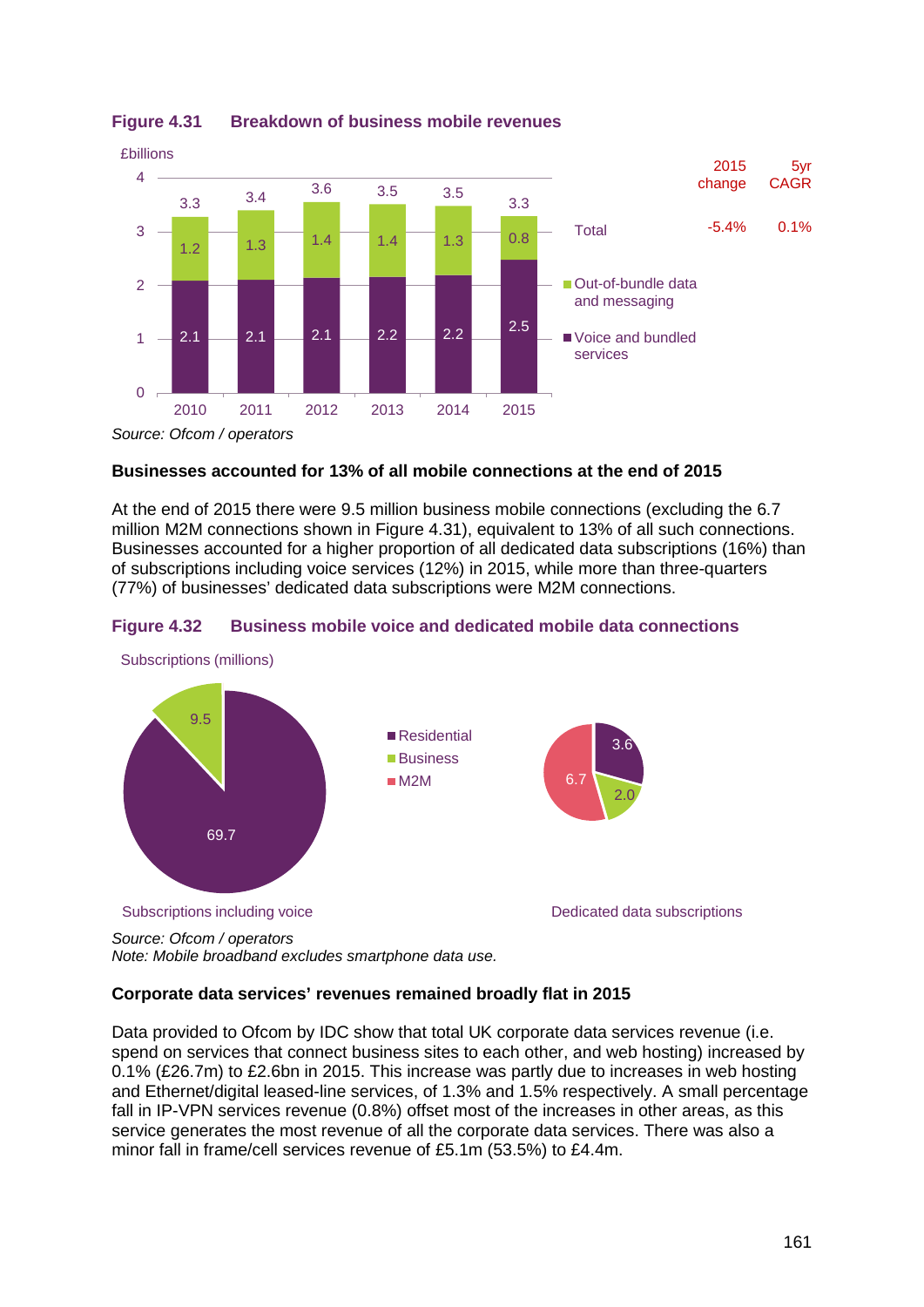Revenues from these services are related to connectivity revenues only (i.e. they exclude revenues relating to managed services).

<span id="page-27-0"></span>

#### **Figure 4.33 Breakdown of corporate data services' revenues**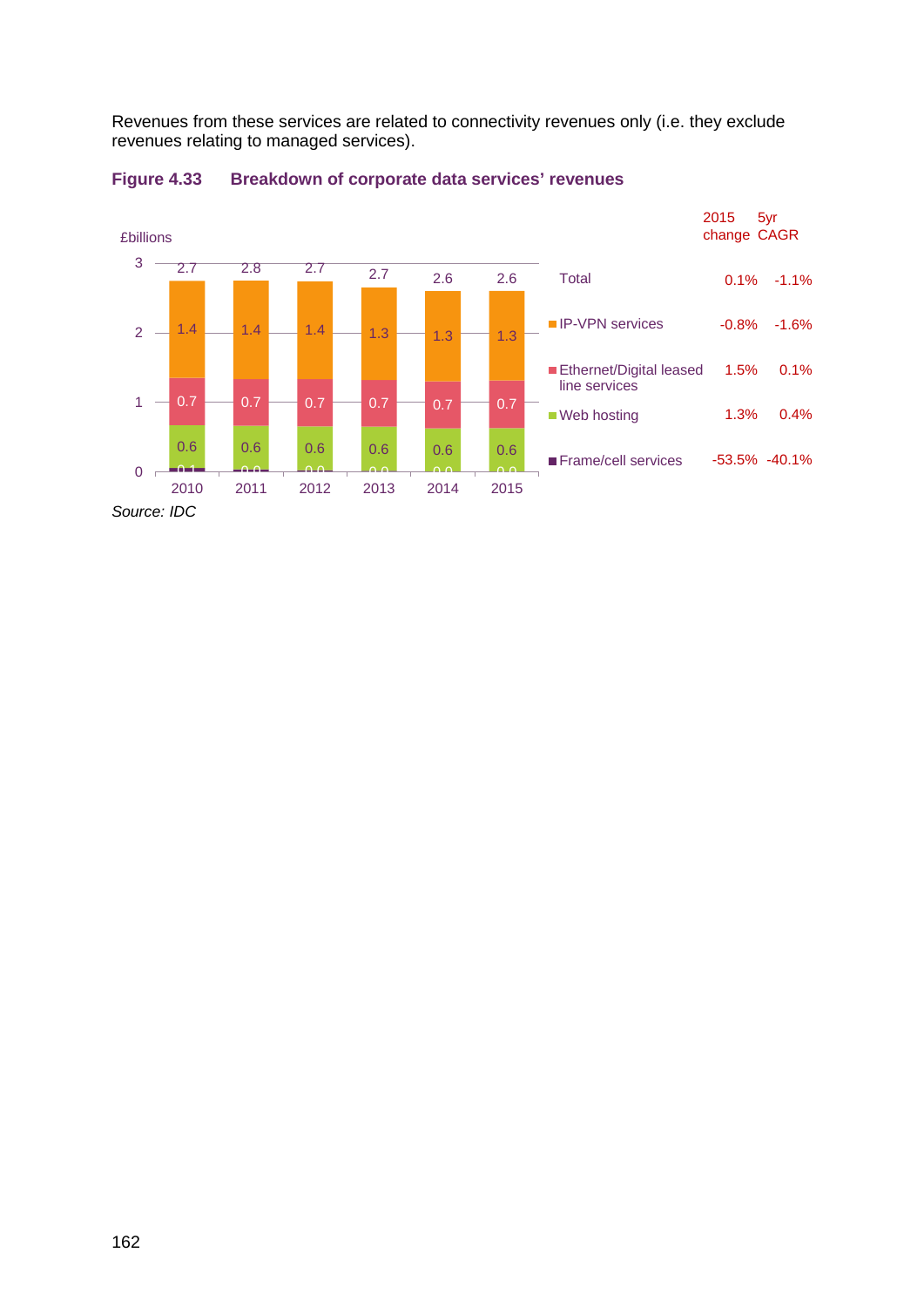# 4.3 The telecoms user

# <span id="page-28-0"></span>**4.3.1 Introduction**

In this section we look at the major consumer trends in the use of residential telecoms services during the five years to 2015. The analysis in this section is based on data provided by telecoms providers to Ofcom as part of its regular data collection programmes, Ofcom's consumer research, and data obtained from third-party suppliers.

The section is split into four main areas:

- Market overview: general trends in take-up and spend on fixed and mobile telephony services
- Fixed voice services: fixed voice usage trends and customer experience
- Fixed broadband services: developments in fixed broadband use and the customer experience
- Mobile voice and data services: mobile voice and data usage trends, price of voice services and customer experience, developments in mobile broadband services.

# <span id="page-28-1"></span>**4.3.2 Overview**

## **The proportion of household spend on telecoms services remained stable at 3.5% in 2015**

Average UK household spend on telecoms services (which is calculated by dividing residential telecoms service revenues by the number of UK households) was £82.17 per month in 2015. This was a £2.52 per month (3.2%) increase compared to 2014, and represented 3.5% of the average total household spend in 2015, a similar proportion to that in 2013 and 2014.

Most of the increase in average spend in 2015 was due to a £1.61 per month (12.0%) increase in average fixed internet spend, which was mainly due to consumers migrating to superfast broadband services. These services typically cost around £10 per month more than standard broadband services, and in the year to November 2015 the proportion of residential fixed broadband connections that had an advertised speed of 'up to' 30Mbit/s increased by nine percentage points to 42%.[70](#page-28-2)

There were also smaller increases in average spend on fixed voice and mobile services during the year. Average household spend on fixed voice services increased by 52 pence per month (2.3%) to £22.66 in 2015. This was due to increasing prices (in particular line rental) and came despite a 1% fall in the number of residential fixed lines and a 10% decline in outgoing call volumes from these lines. Average spend on mobile voice and data services increased by 39 pence per month (0.9%) to £44.47 in 2015, mainly due to increasing use of mobile data services, including 4G.

<span id="page-28-2"></span> <sup>70</sup> Ofcom *UK Home broadband performance report*

[<sup>\(</sup>http://stakeholders.ofcom.org.uk/binaries/research/broadband-research/nov2015/fixed-bb-speeds](http://stakeholders.ofcom.org.uk/binaries/research/broadband-research/nov2015/fixed-bb-speeds-nov15-report.pdf)[nov15-report.pdf\)](http://stakeholders.ofcom.org.uk/binaries/research/broadband-research/nov2015/fixed-bb-speeds-nov15-report.pdf)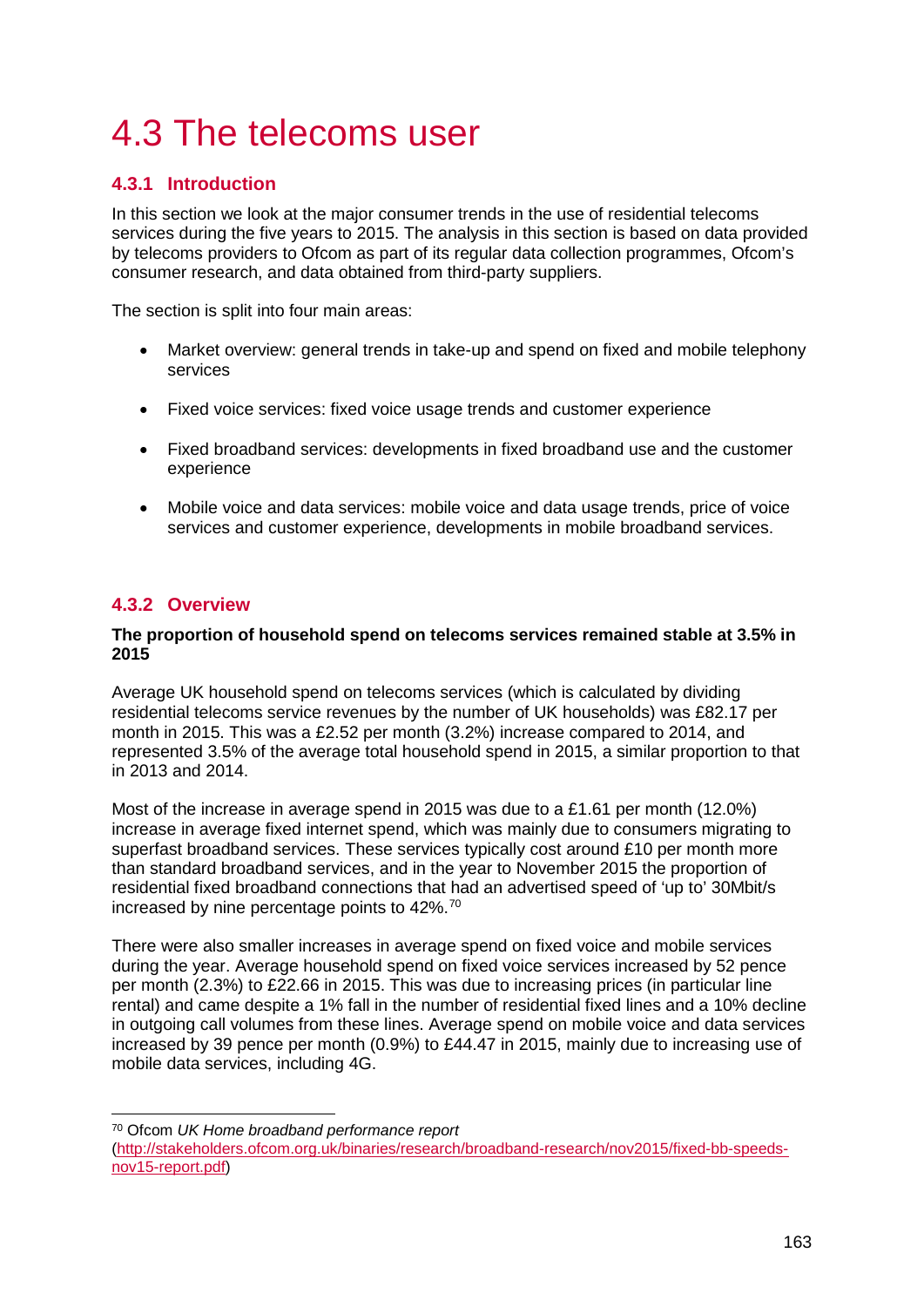

# **Figure 4.34 Average household spend on telecoms services**

*Source: Ofcom / operators / ONS Notes: Includes estimates where Ofcom does not receive data from operators; adjusted to CPI; includes VAT.*

## **The proportion of respondents with access to the internet on their mobile increased from 61% to 66% in 2016**

As is shown in [Figure 4.34](#page-30-0) below, there were some statistically significant changes in the take-up of telecoms services in 2016.

Two of these are likely to be related to the increasing popularity of smartphones: there was a five percentage point increase (to 66%) in the proportion of respondents who used a mobile phone to access the internet and a two percentage point decline in the proportion of respondents with access the internet through a mobile broadband dongle or datacard. It is likely that some of the decline in the use of dedicated mobile data services is due to smartphone users choosing to access the internet on their mobile device, or to use the mobile data connection on their smartphone on another device (known as tethering) rather than paying for a separate dedicated mobile data service. More information on smartphone take-up can be found in section 5.2.2 of this report.

The only other significant change in 2016 was the proportion of respondents with access to a landline phone, which increased by two percentage points to 86%. This may be indicative of the increase in take-up of fixed broadband which, in most cases, requires a landline.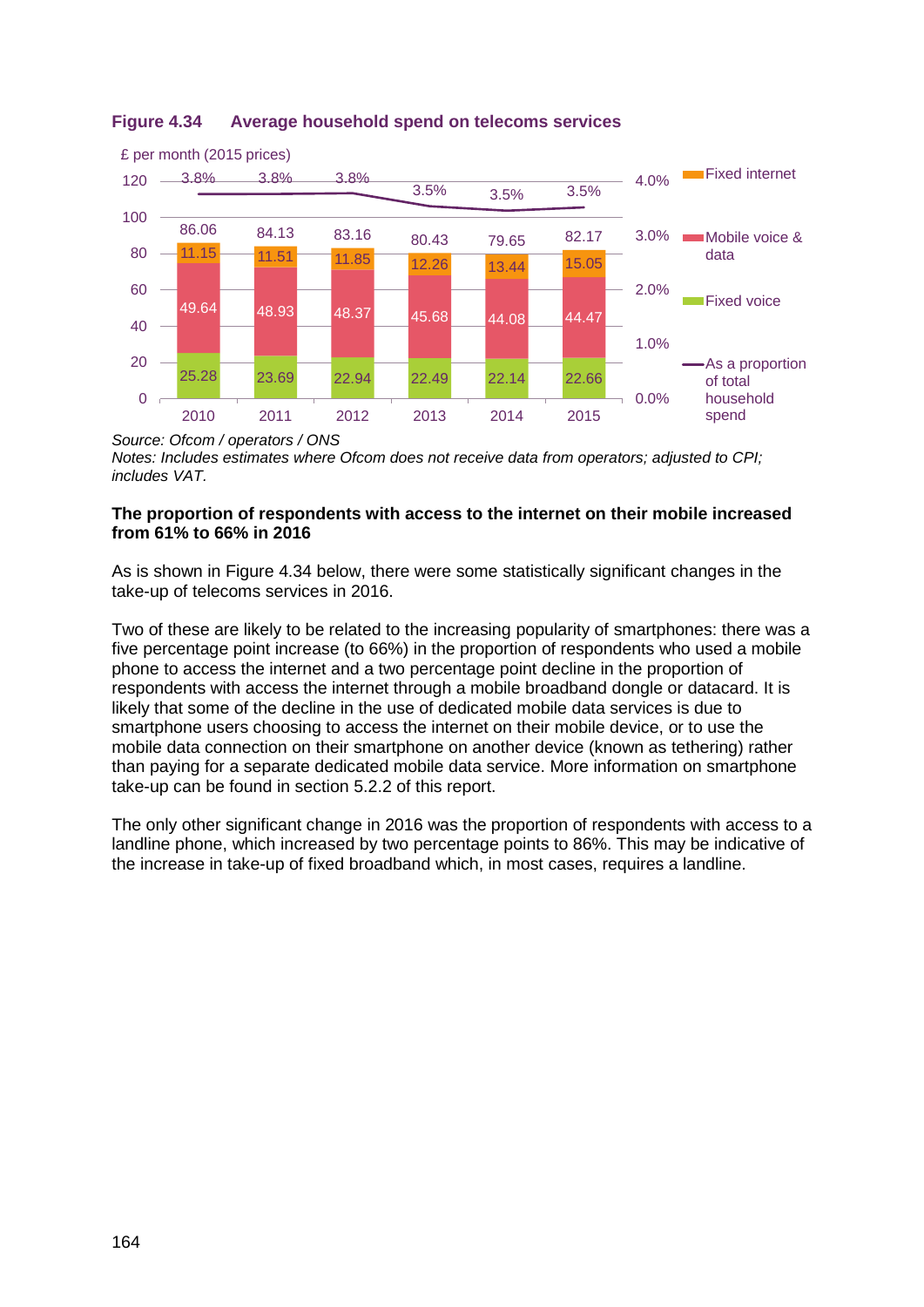

## <span id="page-30-0"></span>**Figure 4.35 Take-up of key telecoms technologies**

*Source: Ofcom Technology Tracker. Data from Q1 of each year 2007-2014, then H1 2015-2016. Base: All adults aged 16+ (2016 n=3737).*

*Significance testing: Arrows indicate any significant differences at the 95% confidence level between UK 2015 and UK 2016.* 

*QC1: Is there a landline phone in your home that can be used to make and receive calls? QE1: Does your household have a PC or laptop computer? / QE2: Do you or does anyone in your household have access to the internet at home (via any device, e.g. PC, laptop, mobile phone etc.)? / QE9: Which of these methods does your household use to connect to the internet at home? Note: Use of internet on mobile is personal take-up measure, whereas the other data relate to household take-up.*

#### **The average 4G download speed in 2015 was 17Mbit/s, almost three times faster than 3G (6Mbit/s)**

The average 4G download speed across the five cities measured in Ofcom's *Smartphone Cities* research in 2015[71](#page-30-1) (Cardiff, Edinburgh, Liverpool, London and Norwich) was 17.0Mbit/s. This was almost three times the average over 3G (6.0Mbit/s). London had the slowest average 4G download speed across all operators, across the five cities (12Mbit/s), while the highest average speed among the cities included in the research was in Norwich and Edinburgh, at 16Mbit/s for both.

By way of comparison, the average UK fixed broadband download speed was 28.9Mbit/s in November 2015, up from 22.8Mbit/s in November 2014.[72](#page-30-2)

<span id="page-30-1"></span> 71 [http://stakeholders.ofcom.org.uk/binaries/research/broadband-research/smartphone](http://stakeholders.ofcom.org.uk/binaries/research/broadband-research/smartphone-cities/smartphone_cities.pdf)[cities/smartphone\\_cities.pdf](http://stakeholders.ofcom.org.uk/binaries/research/broadband-research/smartphone-cities/smartphone_cities.pdf)

<span id="page-30-2"></span><sup>72</sup> [http://stakeholders.ofcom.org.uk/market-data-research/other/telecoms-research/broadband](http://stakeholders.ofcom.org.uk/market-data-research/other/telecoms-research/broadband-speeds/UK-home-broadband-performance-Nov-15/)[speeds/UK-home-broadband-performance-Nov-15/](http://stakeholders.ofcom.org.uk/market-data-research/other/telecoms-research/broadband-speeds/UK-home-broadband-performance-Nov-15/)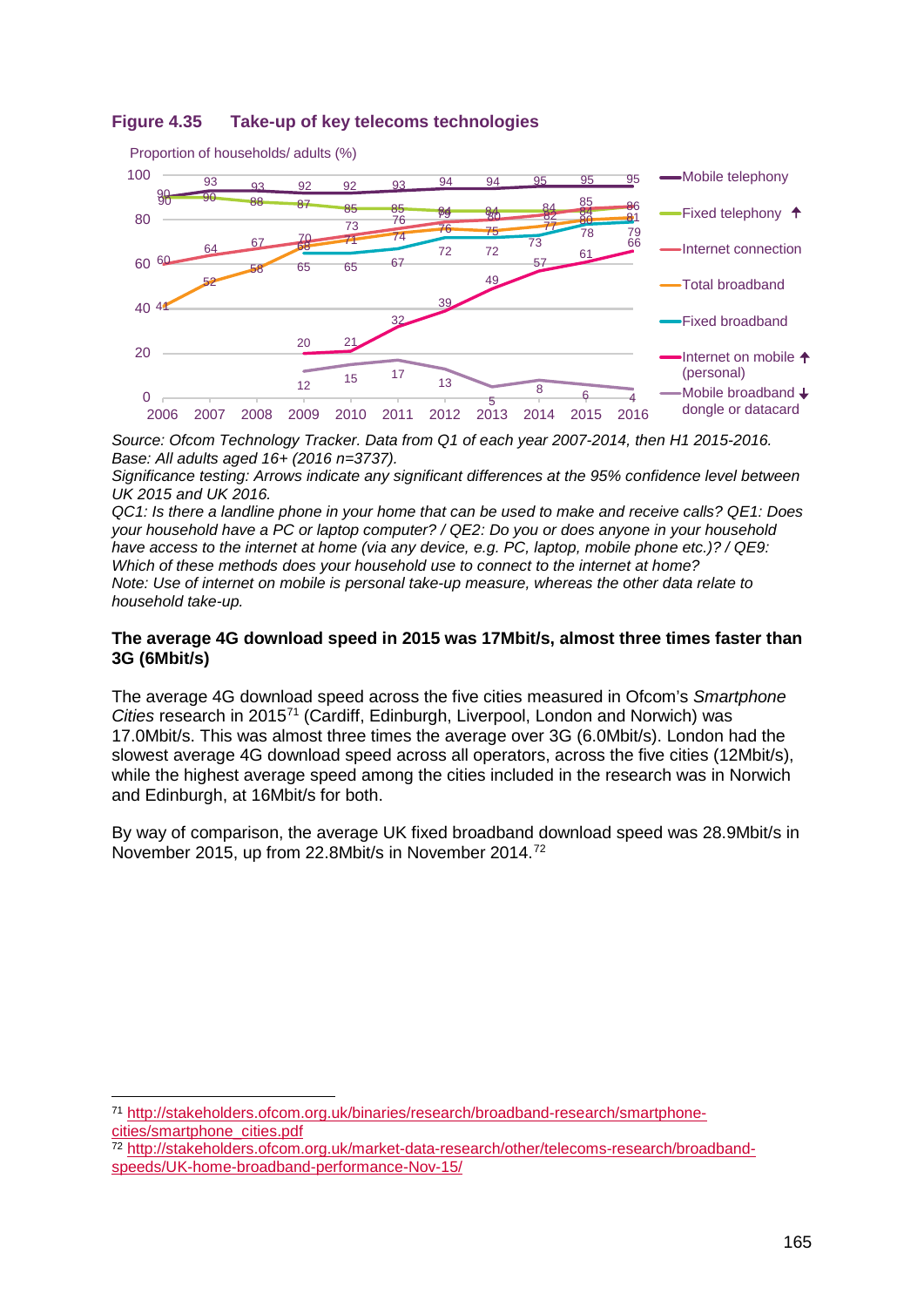

## **Figure 4.36 Average actual fixed and mobile data speeds: 2015**

*Source Ofcom: UK fixed-line broadband performance, November 2015 [\(http://stakeholders.ofcom.org.uk/market-data-research/other/telecoms-research/broadband](http://stakeholders.ofcom.org.uk/market-data-research/other/telecoms-research/broadband-speeds/UK-home-broadband-performance-Nov-15/)[speeds/UK-home-broadband-performance-Nov-15/\)](http://stakeholders.ofcom.org.uk/market-data-research/other/telecoms-research/broadband-speeds/UK-home-broadband-performance-Nov-15/) and* Smartphone Cities*, fieldwork in November and December 2015 [\(http://stakeholders.ofcom.org.uk/binaries/research/broadband](http://stakeholders.ofcom.org.uk/binaries/research/broadband-research/smartphone-cities/chartpack.pdf)[research/smartphone-cities/chartpack.pdf\)](http://stakeholders.ofcom.org.uk/binaries/research/broadband-research/smartphone-cities/chartpack.pdf)*

## **Use of non-traditional communications services increased in 2016**

According to Ofcom research, more than four in five adults (83%) used traditional mobile messaging services (SMS and MMS) in 2016, with email the second most frequently used service, at 79%.<sup>[73](#page-31-0)</sup> Three in five people (58%) said they were users of social networking sites; an increase of three percentage points compared to Q1 2015.

Significant changes emerged in the use of mobile instant messaging services (e.g. WhatsApp and Facebook Messenger), up by seven percentage points to 44%, and video calls (e.g. Skype or Apple Facetime), up by five percentage points to 22%. The drivers behind the increased use of non-traditional communication services are likely to be the wider choice of platforms and services, the ability to send text, pictures, videos and voice recordings within one application, and the increasing take-up of smartphones and tablets.

<span id="page-31-0"></span><sup>&</sup>lt;sup>73</sup> Differences between Technology Tracker data and that of Ofcom's Digital Day research is due to differences in the survey methodology, such as collection methodology and measurement period length.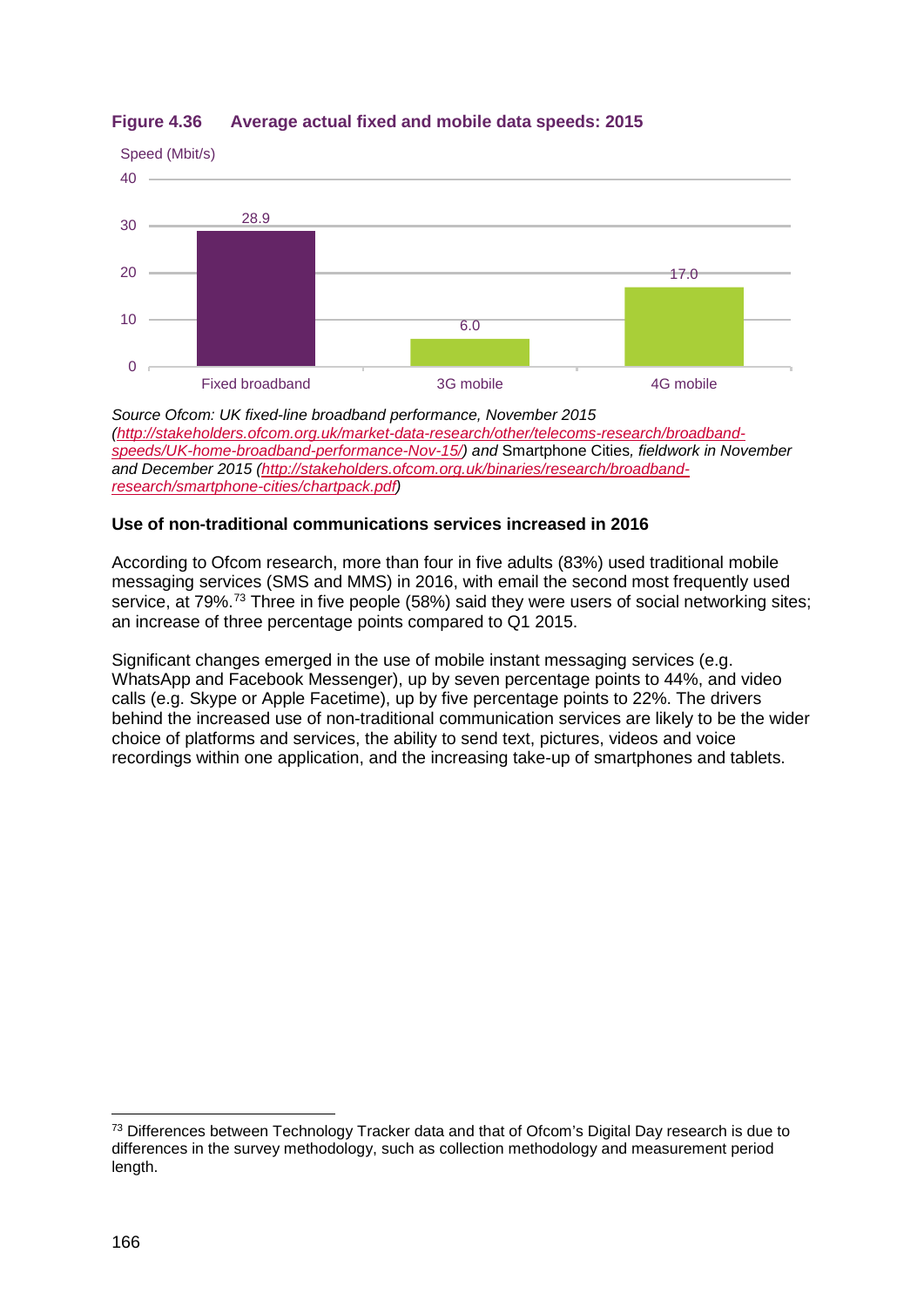## **Figure 4.37 Use of methods of communication other than traditional voice telephony**

Proportion of respondents (%)



*Source: Ofcom Technology Tracker. Data from Q1 2014, then H1 2015-2016 Base: All adults 16+ (2016=3737)*

*Significance testing: Arrows indicate any significant differences at the 95% confidence level between UK 2015 and UK 2016.* 

*QD28A: Which, if any, of the following activities, other than making and receiving voice calls, do you use your mobile for? / QE5A: Which, if any, of these do you use the internet for? / QE30: Have you or anyone in your household ever used one of these services to make voice calls using the internet at home? (answers used relate to current use)*

## <span id="page-32-0"></span>**4.3.3 Fixed voice services**

### **Consumer satisfaction with fixed voice services remains high (88%) with 6% stating they are dissatisfied**

Around nine in ten (88%) residential fixed voice users were either 'very' or 'fairly' satisfied with their service in 2016, in line with figures recorded over recent years. Six per cent of respondents with fixed voice services said that they were neither satisfied nor dissatisfied with the overall service, while 4% were fairly dissatisfied and 2% were very dissatisfied. Some potential drivers of dissatisfaction include noise on the line, faults and poor customer service.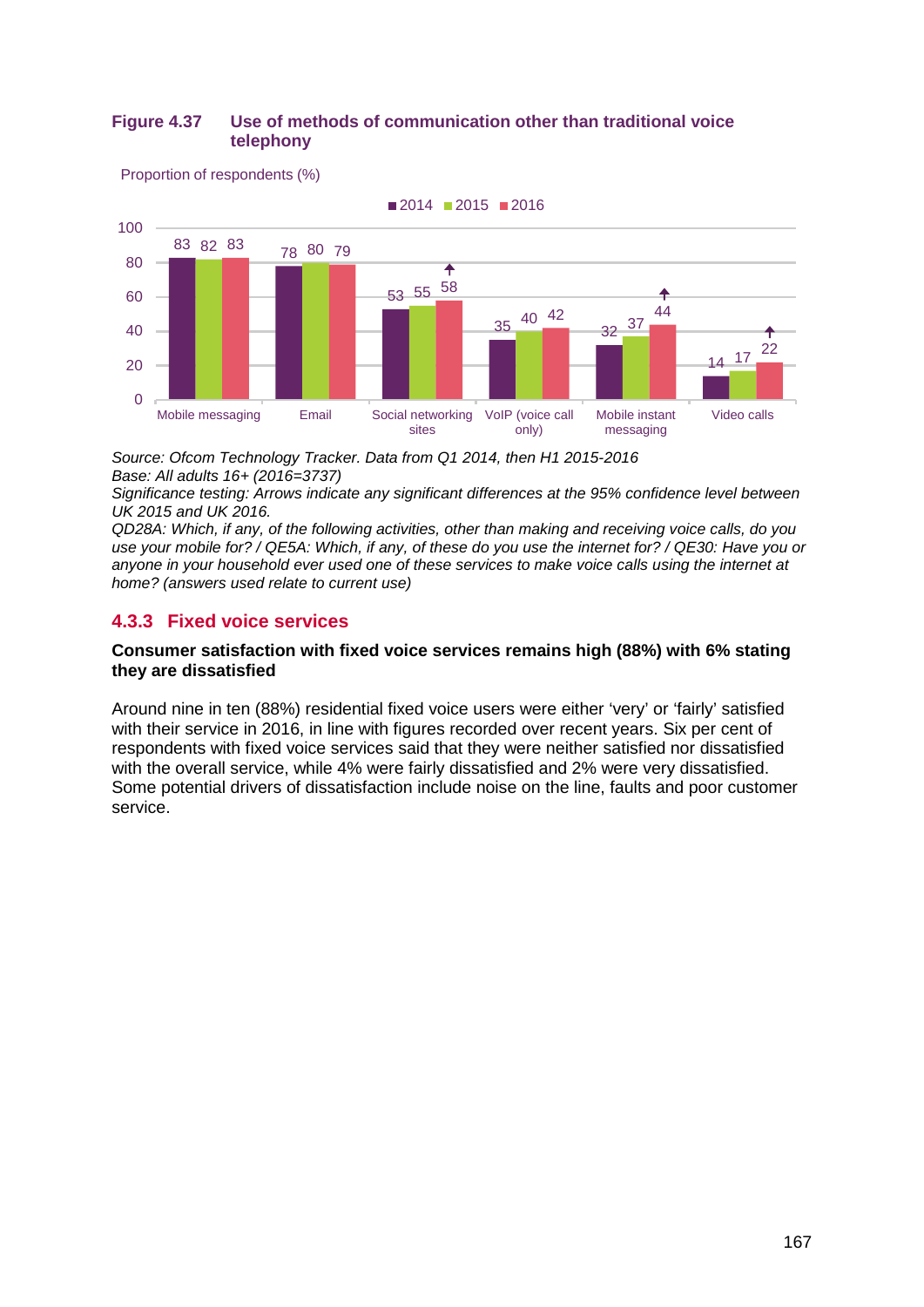

# **Figure 4.38 Overall satisfaction with residential fixed voice services**

*Source: Ofcom Technology Tracker. Data from Q1 2011-2014, then H1 2015-2016 Note: Shows the proportion of users with each service, includes only those who expressed an opinion.*

*Thinking about your home phone service only, please use this card to say how satisfied you are with the overall service provided by (main supplier)?*

# <span id="page-33-0"></span>**4.3.4 Fixed data services**

Proportion of adults with service (%)

## **Average fixed broadband data use increases as more consumers take up superfast services**

In 2015, the average fixed broadband line used 82GB of data per month. This represents a 41% increase compared to the 58GB per month recorded in June 2014. This growth in use is partly due to the growing popularity of data-heavy video-on-demand services, such as BBC iPlayer, Netflix and Amazon Prime Instant Video, as well as faster connection speeds which allow more members of a household to be online simultaneously. As our Digital Day research showed, average time spent watching paid on-demand TV services grew by 19 minutes in 2016 versus 2014 to 1hr 2m a day on average among users of these services, while the weekly reach of paid on-demand TV services increased by 8pp to 26% over the same time period.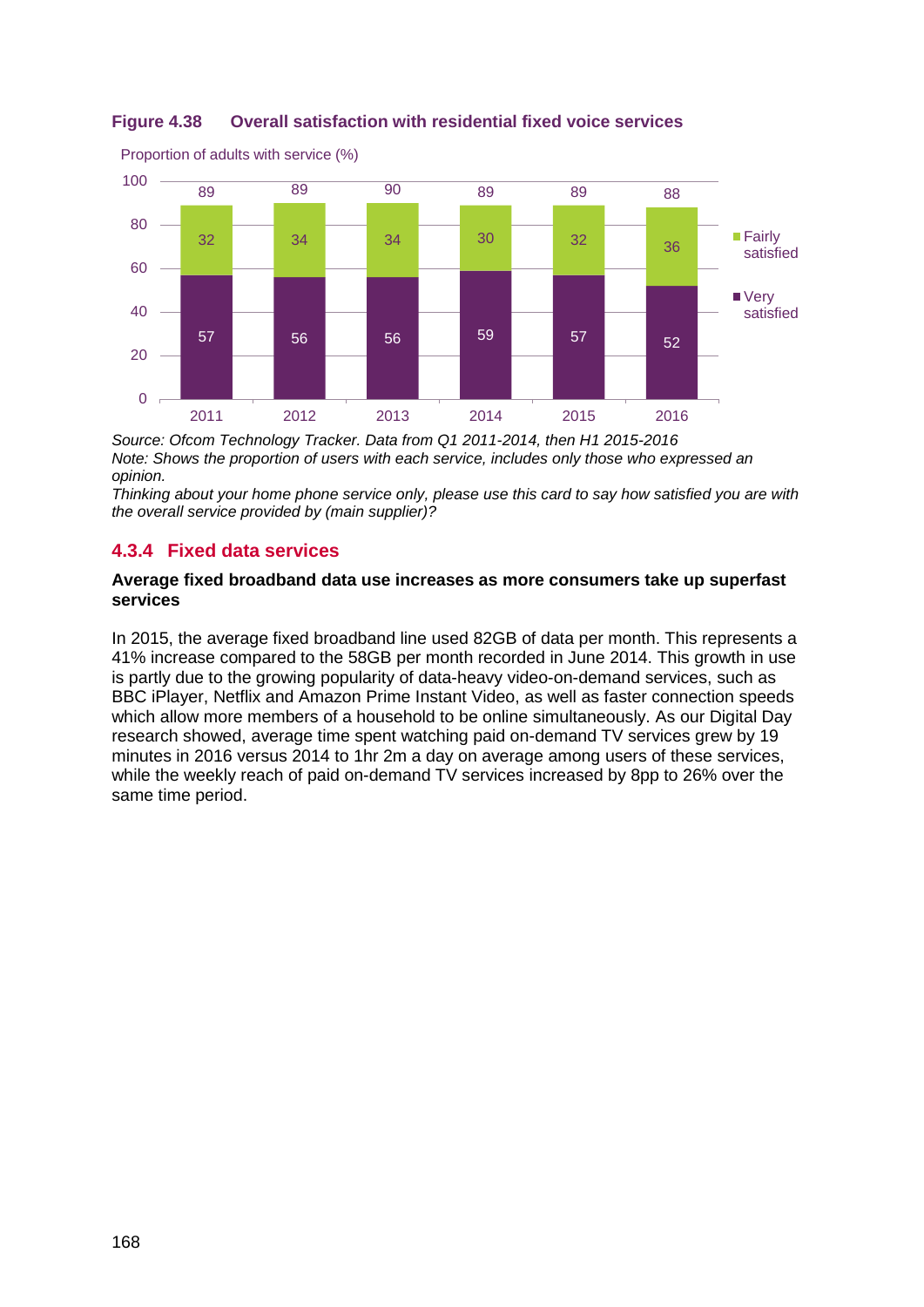

**Figure 4.39 Average fixed broadband data use per month**

*Source: Ofcom Infrastructure Reports 2011-2015,* Connected Nations *report 2015, Fixed-line broadband performance report 2011-2014. Note: No speed data were available for May 2015.*

## **Satisfaction with fixed broadband was unchanged**

The number of respondents claiming to be 'very' or 'fairly' satisfied with their overall fixed broadband services remained mostly stable in 2016, at 87%. The proportion of fixed broadband users who said they were 'very' or 'fairly' satisfied with the speed of their fixed broadband service also remained stable during this period (82%). However, there has been an increase in the number of respondents who are 'fairly' satisfied with the speed of their fixed broadband service (up by 4% compared to Q1 2015). Dissatisfaction with the overall service was 7% overall, with 5% of respondents fairly dissatisfied and 3% very dissatisfied. Dissatisfaction with the speed of the service was 11% overall, with 6% fairly and 5% very dissatisfied.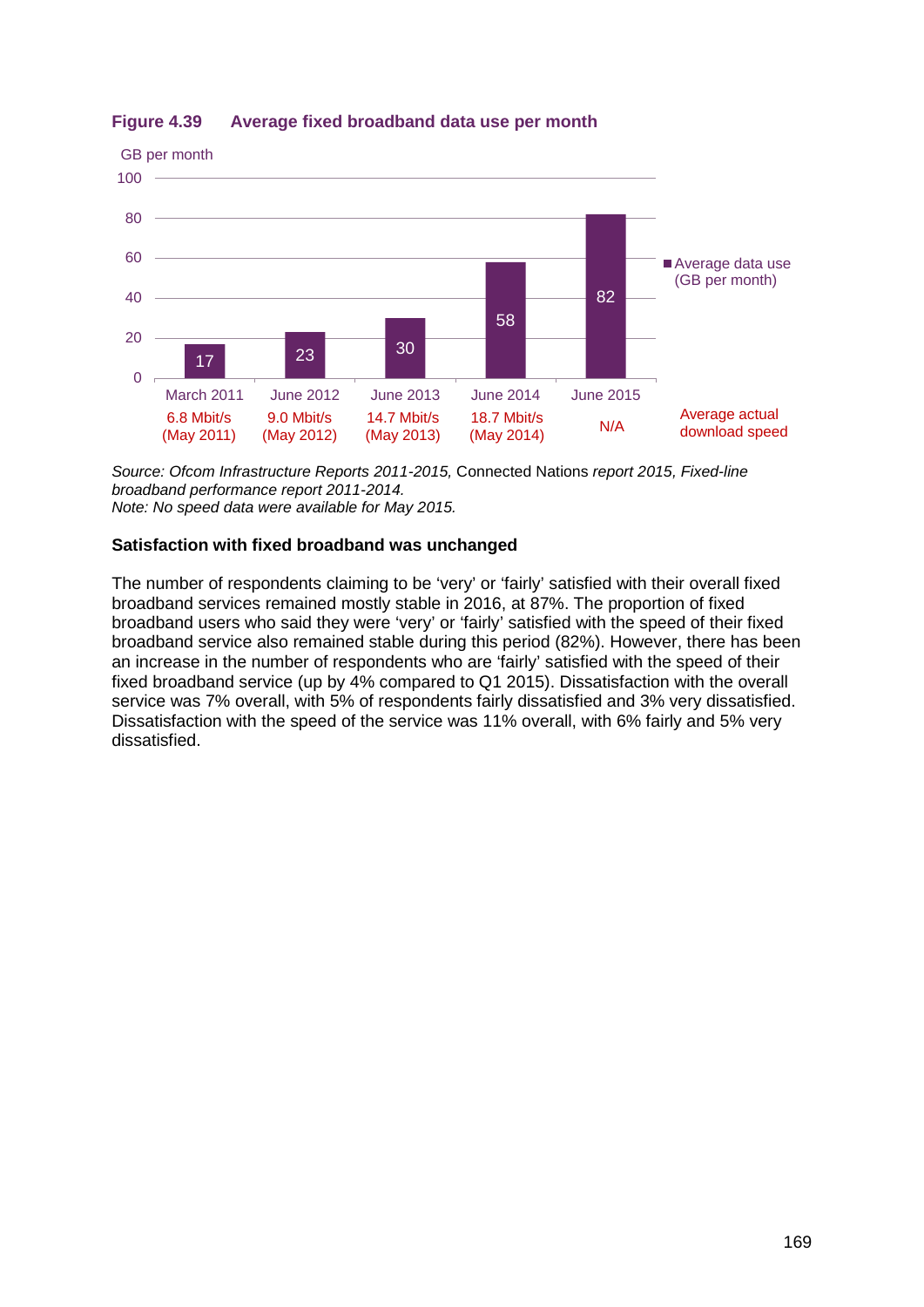



*Source: Ofcom Technology Tracker. Data from Q1 2009-2014, then H1 2015-2016 Base: All adults aged 16+ with a fixed broadband connection (2016=2774) Note: Includes only those who expressed an opinion.*

*Significance testing: Arrows indicate any significant differences at the 95% confidence level between UK 2015 and UK 2016.* 

*QE8A/B: Thinking about your fixed broadband internet service, please use this card to say how satisfied you are with your main supplier for... The overall service/ The speed of your service while online (not just the connection) provided by [main provider]?*

*There were a number of respondents that chose 'neither', they have been excluded from the chart*

# <span id="page-35-0"></span>**4.3.5 Mobile voice and data services**

### **After a period of decline, average monthly outgoing mobile call minutes increased in 2015**

On average, post-pay customers made 219 minutes of outgoing calls per month in 2015, around four times the average for pre-pay customers (55 minutes). After a period of decline, average monthly outbound mobile call minutes slightly increased for both pre-pay and postpay customers, up by 2.0% and 0.7% respectively. The overall monthly average (including both post-pay and pre-pay) increased by four minutes (2.9%) to 151 outbound call minutes in 2015.

Average pre-pay and post-pay outgoing minutes were both lower than in 2010 (decreasing by 10.8% and 13.3% respectively), although the overall monthly average increased by 5.7% (8 minutes per month) over the same period. This is mainly due to the greater proportion of consumers moving to post-pay packages over the period, which typically have higher average call use as a result of the availability of inclusive call bundles.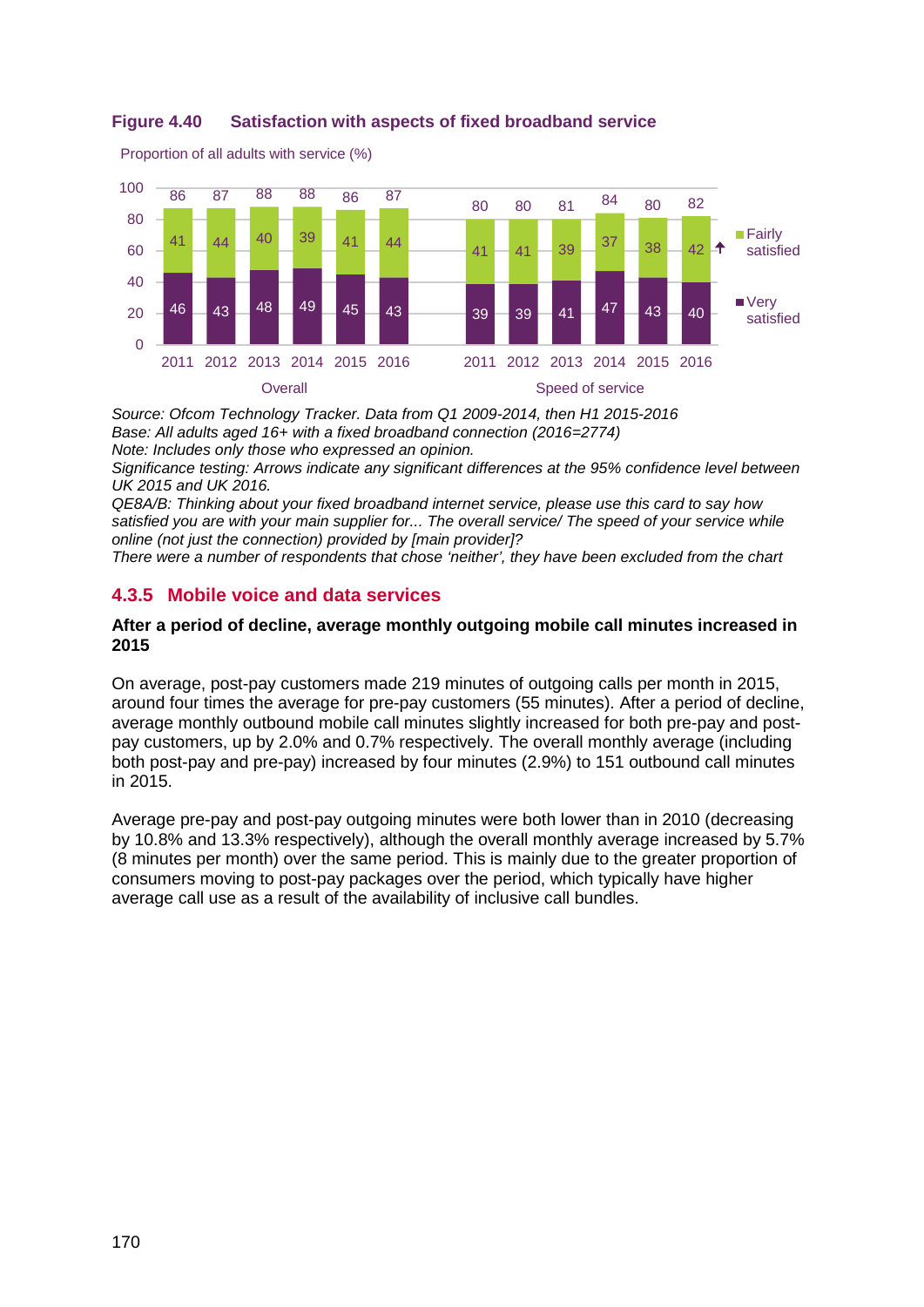

## **Figure 4.41 Average monthly outbound mobile call minutes, by subscription type[74](#page-36-0)**

*Source: Ofcom / operators*

*Note: Includes estimates where Ofcom does not receive data from operators.*

### **Average monthly mobile messages continued to fall in 2015**

Average monthly outbound mobile messages decreased for both pre-pay and post-pay customers in 2015. On average, post-pay customers sent 150 mobile messages (including SMS and MMS) per month during the year, over three times the average number for pre-pay customers (46 messages per month). While there was a decrease in the average number of messages sent by post-pay subscribers (down by 12.5%), pre-pay customers sent 2.0% more messages than in the previous year.

### **Figure 4.42 Average monthly outbound mobile messages per subscriber, by subscription type**



*Source: Ofcom / operators*

*Note: Includes estimates where Ofcom does not receive data from operators.*

<span id="page-36-0"></span><sup>&</sup>lt;sup>74</sup> Blended average is the total average including both pre-pay and post-pay calls.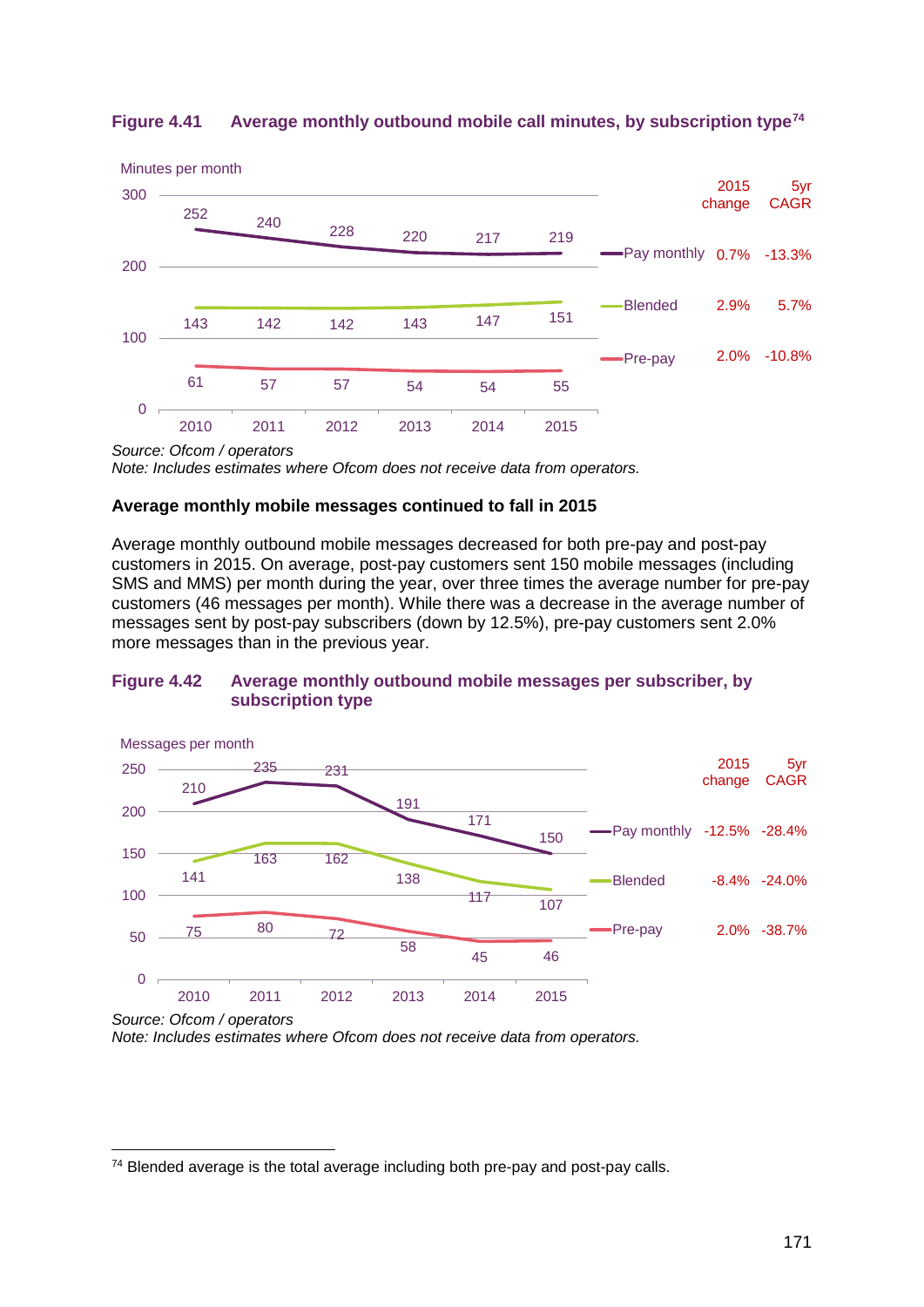## **Overall satisfaction with mobile services remained fairly stable in 2016**

Overall satisfaction levels with mobile services remained stable in 2016, with 91% of mobile users saying that they were 'very' or 'fairly' satisfied with their mobile service. Compared to a year previously, more respondents said they were 'fairly' satisfied (rather than 'very'). Satisfaction with accessing the network was similar to overall satisfaction, at 87%, in line with the figure recorded the previous year. Overall dissatisfaction figures were 4%, with 2% of respondents both 'fairly' and 'very' dissatisfied. In terms of accessing the network, 4% of respondents were 'fairly' dissatisfied and 3% 'very'.



## **Figure 4.43 Satisfaction with aspects of mobile service**

*Source: Ofcom Technology Tracker. Data from Q1 2009-2014, then H1 2015-2016 Base: All adults aged 16+ with a mobile phone (2016=3425) Note: Includes only those who expressed an opinion.*

*Significance testing: Arrows indicate any significant differences at the 95% confidence level between UK 2015 and UK 2016.* 

*QD21A/J: Thinking about your mobile phone service, please use this card to say how satisfied you are with your main supplier for... The overall service/ Reception/ accessing network provided by [main provider]?*

*A number of respondents chose 'neither'; they have been excluded from the chart*

## **4G take-up significantly increased across all ages, genders and socio-economic groups in 2016**

Consumer research conducted by Ofcom in 2016 shows that 48% of adults (16+) had a 4G mobile service. Take-up was higher for those 16-24s (71%) and 25-44s (65%). The 55+ age group had lower take-up, at 20%. Take-up between males and females was equal at 48%. There was 52% take-up in the ABC1 socio-economic group compared to 42% in the C2DE group.

The largest increase between 2015 and 2016 was among 16-24s: a 26 percentage point year-on-year increase. The lowest increase was in the over-55 group, with a nine percentage point increase over the year. The increased take-up of 4G services across all demographics was probably due to consumers wanting to use services such as video streaming, which require faster speeds, as well as the increased availability of 4G services, as it increasingly becomes a standard service instead of the premium option. Some operators are also beginning to offer tariffs that offer 4G exclusively, which will lead to increases in take-up.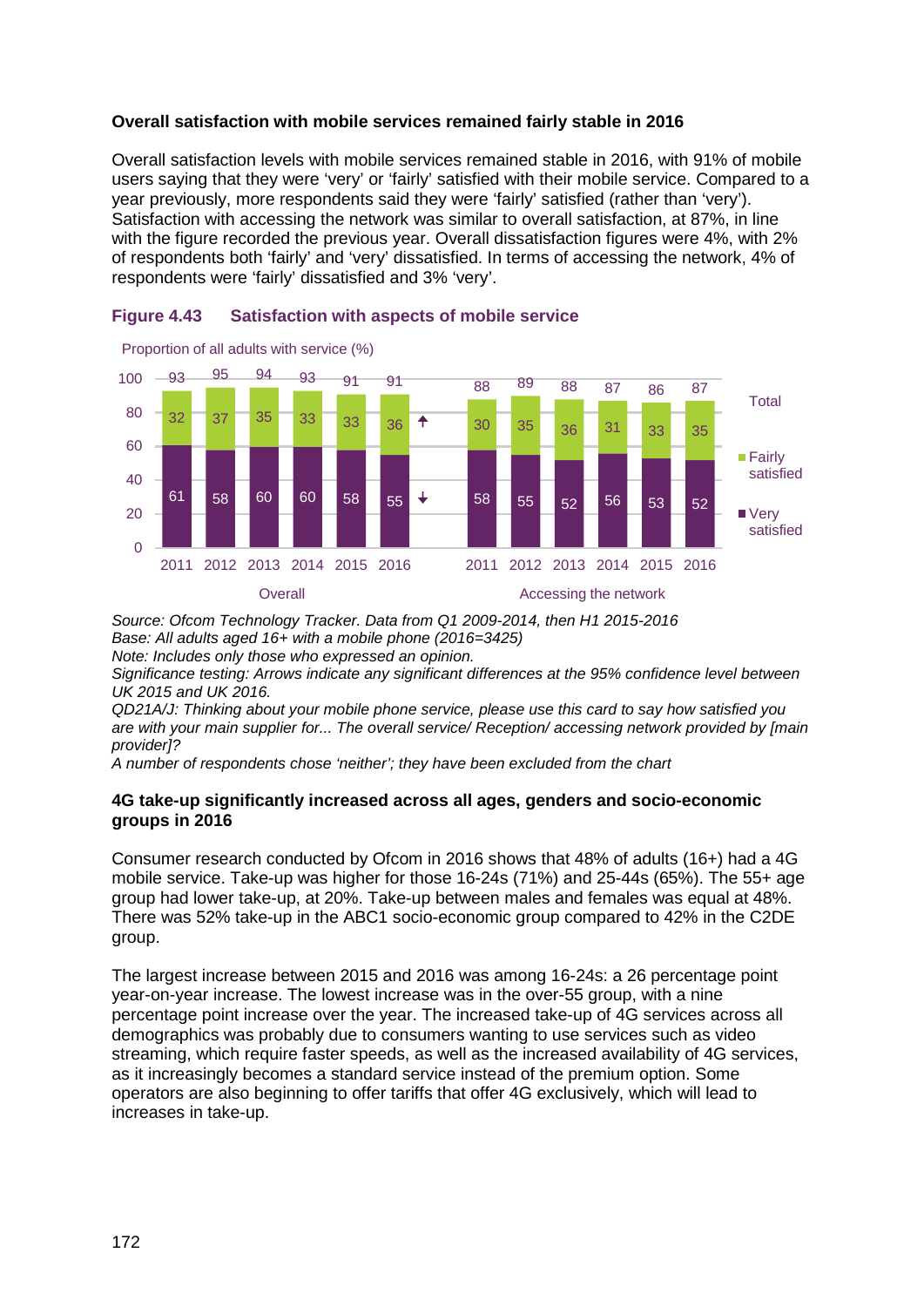

## **Figure 4.44 4G take-up overall, by age, gender and socio-economic group**

*Source: Ofcom Technology Tracker. Data from H1 2015-2016*

*Base: UK adults 16+ 2016 (3737), 16-24 (519), 25-44 (1206), 44-54 (570), 55+ (1442), male (1790), female (1947), ABC1 (1919), C2DE (1813)*

*Significance testing: Arrows indicate any significant differences at the 95% confidence level between UK 2015 and UK 2016, between each age group in 2015 and 2016, between each gender in 2015 and 2016 and between each socio-economic group in 2015 and 2016. QD41: Do you have a 4G service?*

*A number of respondents chose 'neither'; they have been excluded from the chart*

## **Two-thirds of adults used mobile data services in 2016**

Ofcom research shows that 66% of adults claimed to use data services on a mobile phone in 2016, a five percentage point increase on the previous year. The younger age groups were the most likely to be doing this: 89% of 16-24s and 25-34s accessed data services on a mobile handset. However, the only significant increase since 2015 in people accessing data services on a mobile phone was among the older age group (55-64 and 65+).

The proportion of data users was higher among more affluent socio-economic groups (70% of ABC1s), although there has been a significant increase in the C2 and DE groups. The main driver of increasing internet use on mobile handsets is the growth in smartphone takeup.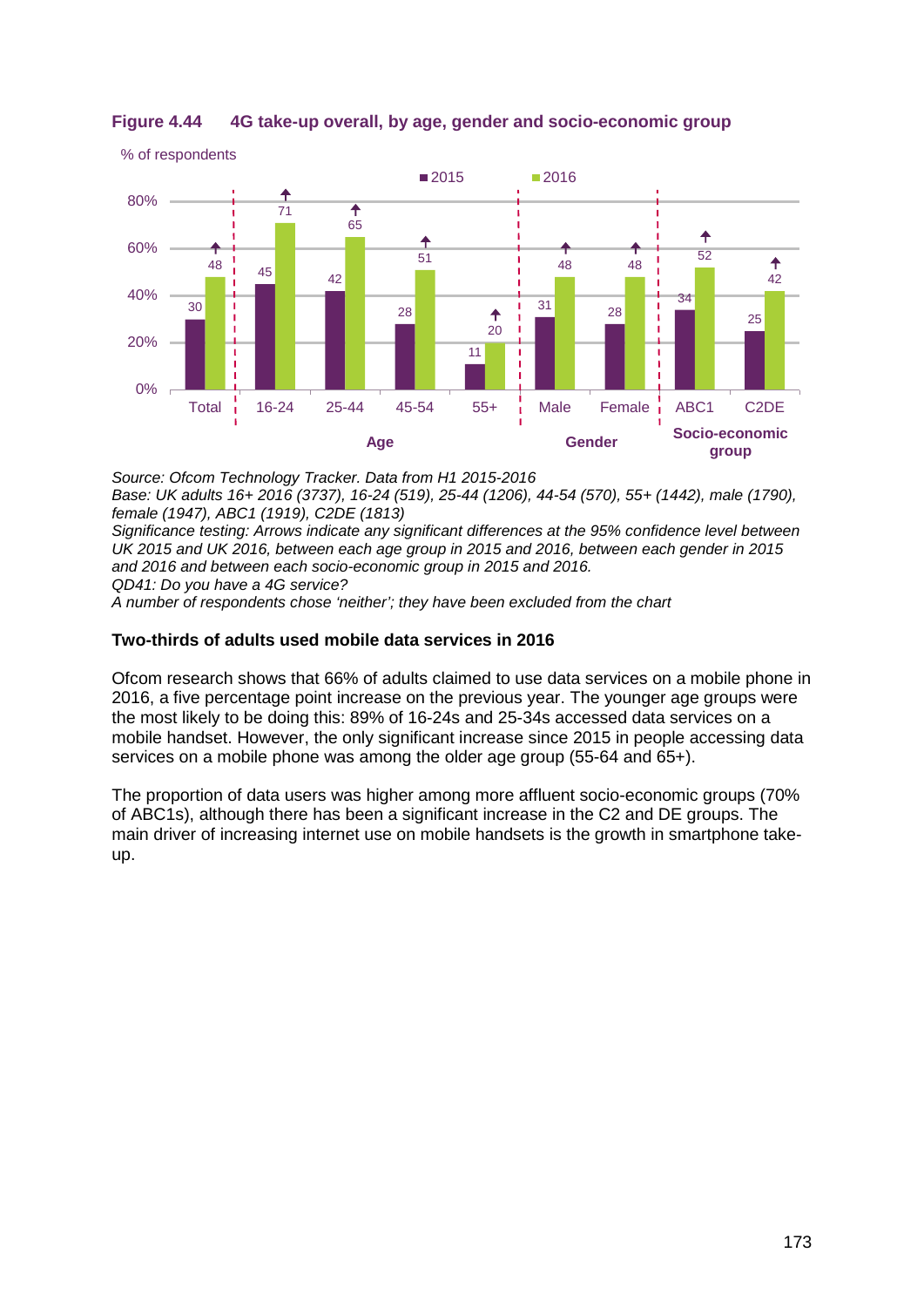## **Figure 4.45 Use of data services on mobile phones, by age and socio-economic group**



Proportion of adults (%)

*Source: Ofcom Technology Tracker. Data from Q1 2014, then H1 2015-2016 Base: All adults aged 16+ (2016 n=3737)*

*Note: Internet use includes accessing the internet, downloading and streaming content, connecting using Wi-Fi and using VoIP.*

*Significance testing: Arrows indicate any significant differences at the 95% confidence level between UK 2015 and UK 2016, between each age group in 2015 and 2016 and between each socioeconomic group in 2015 and 2016.* 

*QD28A: Which if any, of the following activities, other than making and receiving voice calls, do you use your mobile for?*

## **Six in ten mobile users browsed the internet on their mobile in 2016, up five percentage points from 2015**

Ofcom research shows that there was an increase in the proportions of mobile users who used various mobile data services (including web browsing, email services, social networking, downloading apps, instant messaging and watching AV content and video clips) in the year to 2016. The driver of these increases is the likely to be the growth in smartphone take-up

Six in ten mobile users (61%) said that they browsed the internet on their mobile phone in 2016, a five percentage point increase on 2015; over half of mobile users (57%) sent or received email; and just under half (49%) used social networking sites/apps.

The proportions of mobile users who accessed email and social networks, and watched AV content, all increased by six percentage points since 2015, while the proportion of those using instant messaging and watching video clips increased by seven percentage points. The increase in the proportion of mobile users who downloaded apps slowed in 2016 (up by three percentage points, compared to a 6pp increase in 2015).